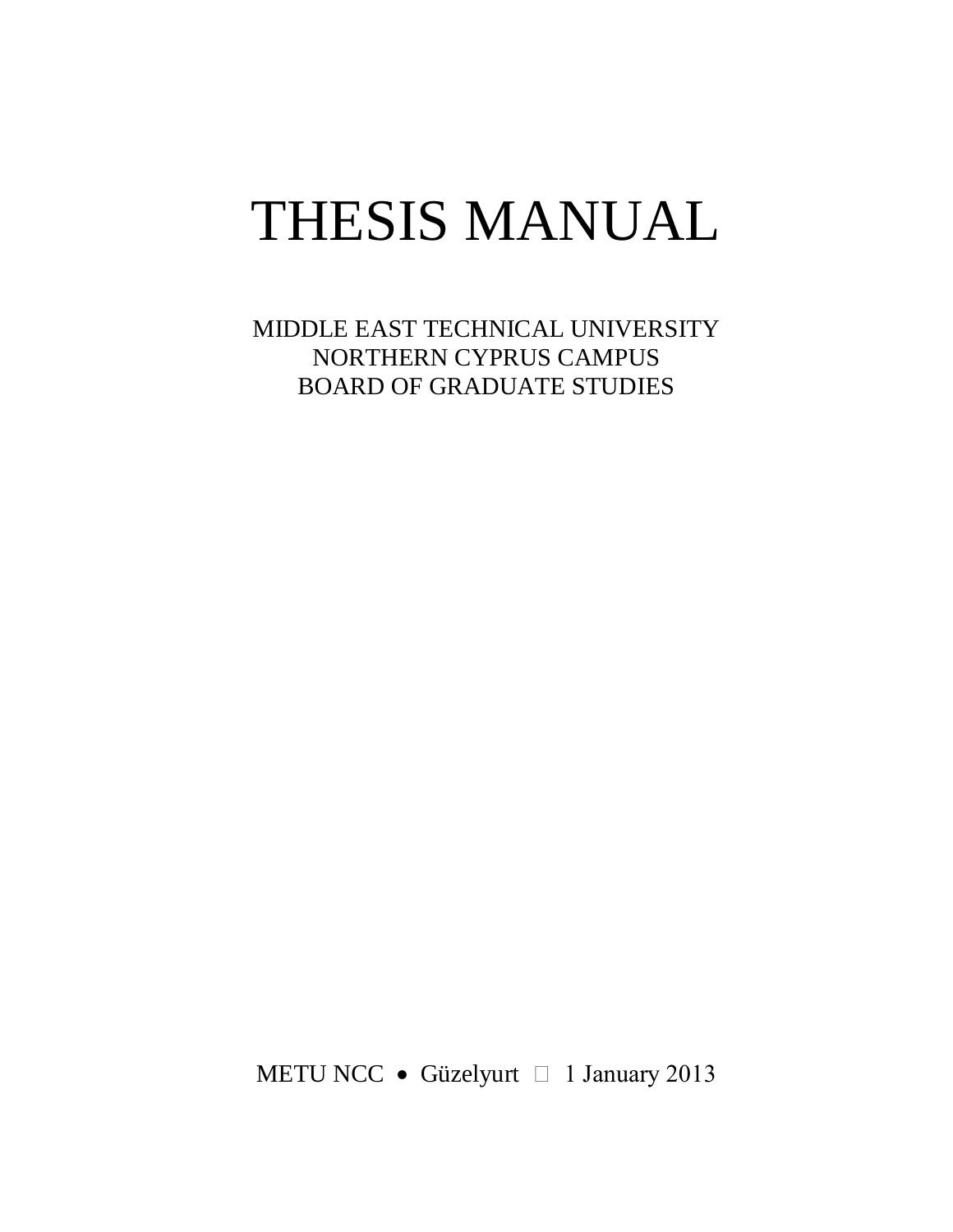# **TABLE OF CONTENTS**

## **CHAPTERS**

| 1.GENERAL POLICIES.                                |                                                                 | 4  |
|----------------------------------------------------|-----------------------------------------------------------------|----|
| 1.1 General Guidelines                             |                                                                 | 4  |
| 1.2 Classified Material                            |                                                                 | 4  |
|                                                    | 1.3 Theses Containing Potentially Patentable Information        | 5  |
|                                                    | 1.4 Referencing The Previous Work of Others and Plagiarism      | 5  |
| 2. FORMAT AND APPEARANCE                           |                                                                 | 6  |
| 2.1 Paper                                          |                                                                 | 6  |
| 2.2 Margins                                        |                                                                 | 6  |
| 2.3 Font                                           |                                                                 | 6  |
| 2.4 Spacing                                        |                                                                 | 7  |
| 2.5 Duplication                                    |                                                                 | 7  |
| 2.6 Corrections                                    |                                                                 | 7  |
| 2.7 Centering                                      |                                                                 | 7  |
| 2.8 Word and Text Divisions                        |                                                                 | 7  |
| 2.9 Pagination                                     |                                                                 | 7  |
| 2.10 Multiple Volumes                              |                                                                 | 8  |
| 2.11 Binding                                       |                                                                 | 8  |
| 3. SPECIFIC GUIDELINES FOR THE PARTS OF THE THESIS |                                                                 | 9  |
| 3.1 Preliminary Pages                              |                                                                 | 10 |
| 3.1.1 Title page                                   |                                                                 | 10 |
| 3.1.2 Approval page                                |                                                                 | 10 |
|                                                    | 3.1.3 Ethical Declaration page                                  | 10 |
| 3.1.4 Abstract                                     |                                                                 | 10 |
| $3.1.5 \ddot{\Omega}$ z                            |                                                                 | 11 |
|                                                    | 3.1.6 Dedication, Acknowledgements, and Preface                 | 11 |
| 3.1.7 Table of contents                            |                                                                 | 11 |
| 3.1.8 List of tables                               |                                                                 | 11 |
|                                                    | 3.1.9 List of figures / list of illustrations / list of schemes | 12 |
|                                                    | 3.1.10 List of symbols and/or abbreviations                     | 12 |
| 3.2 The Text                                       |                                                                 | 12 |
| 3.2.1 Illustrative material                        |                                                                 | 12 |
| 3.2.2 Formulas                                     |                                                                 | 14 |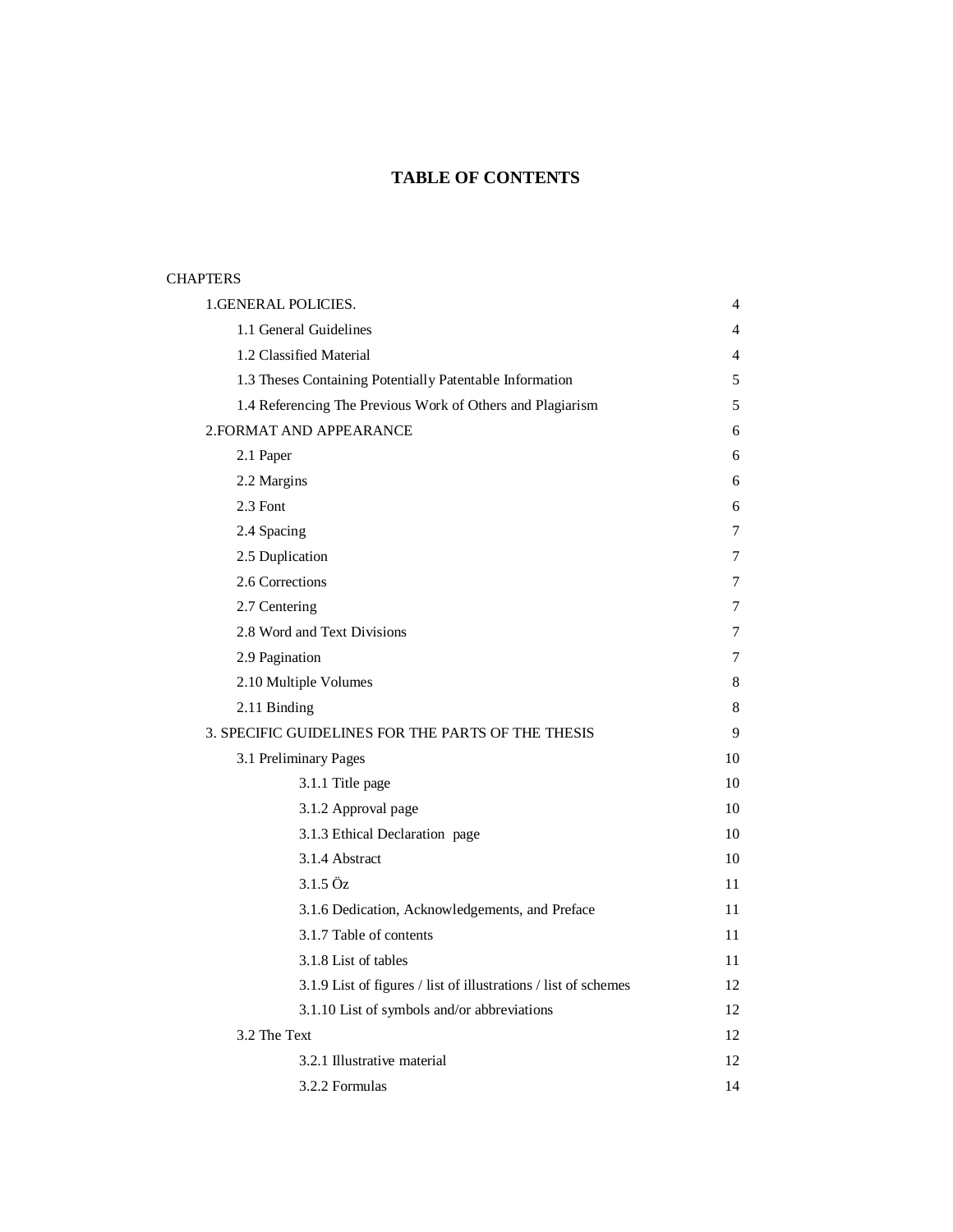| 3.2.3 Quotations                             | 14 |  |
|----------------------------------------------|----|--|
| 3.2.4 Footnotes and endnotes                 | 15 |  |
| 3.3 The Reference Material                   | 16 |  |
| 3.3.1 Bibliography or references             | 16 |  |
| 3.3.2 Appendices                             | 17 |  |
| 3.3.3 Tez Fotokopisi İzin Formu              | 17 |  |
| 3.3.4 Vita                                   | 17 |  |
| 3.3.5 Turkish Summary                        | 18 |  |
| 4. STYLE                                     | 19 |  |
| <b>APPENDICES</b>                            | 20 |  |
| Appendix A: Sample Front Cover and Spine     | 20 |  |
| Appendix B: Sample Title Page                | 21 |  |
| Appendix C: Sample Approval Page             | 22 |  |
| Appendix D: Sample Ethical Declaration Page  | 23 |  |
| Appendix E: Sample Abstract                  | 24 |  |
| Appendix F: Sample Oz                        | 25 |  |
| Appendix G: Sample Dedication Page           | 26 |  |
| Appendix H: Sample Acknowledgments Page      | 27 |  |
| Appendix I: Sample Table of Contents         | 28 |  |
| Appendix J: Sample List of Tables            | 30 |  |
| Appendix K: Sample List of Figures           | 31 |  |
| Appendix L: Sample List of Abbreviations     | 32 |  |
| Appendix M: Sample Tez Fotokopisi İzin Formu | 33 |  |
| Appendix N: Sample Vita                      | 34 |  |
| Appendix O: Properties of the Thesis Bound   | 35 |  |
| Appendix P: Thesis Checklist                 | 36 |  |
|                                              |    |  |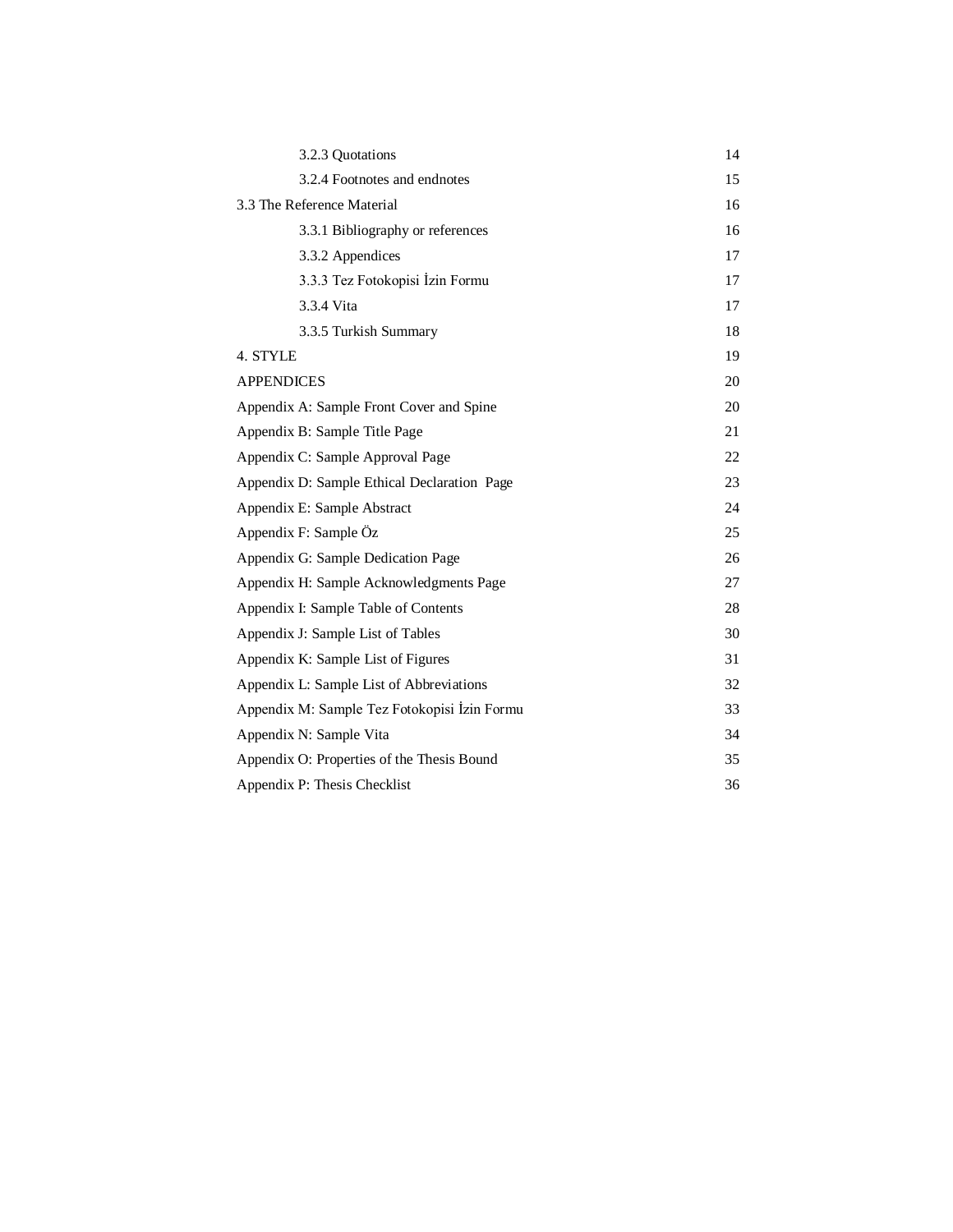# **CHAPTER 1**

#### **GENERAL POLICIES**

Every thesis accepted for a graduate degree is a mature piece of original research. Just as the research must be precise and complete to meet academic standards of your graduate program, the presentation of that research must be equally precise and complete to meet Board of Graduate Programs standards.

The purpose of guidelines presented here is to ensure that every thesis which will carry the name of Middle East Technical University meets the same high standards of presentation in terms of all pertinent physical properties, including format, as well as paper and print quality. These standards are Graduate School/Board of Graduate Programs standards of the Middle East Technical University (METU), including METU Northern Cyprus Campus, and are applied consistently to **all** theses conducted in all graduate programs at METU. The current guidelines specified by this manuscript and the "style manual" relating to other sections not specified in this manuscript, which is agreed upon by the student and the advisor or specified by the candidate's major program, will be strictly adhered to throughout the thesis.

#### 1.1 **General Guidelines**

All theses must be prepared electronically by using an appropriate word processor and drawing software. It is also required to submit an electronic copy of every thesis to the METU Library. **The requirements of METU Library can be found on http://www.lib.metu.edu.tr.** Assistance for electronic submission can be found with the staff of METU NCC's Library. It is the responsibility of every thesis candidate to meet and conform with the standards set out in this manual. Therefore, it is important that you read and understand the guidelines presented here before the preparation of your thesis. Beware that the guidelines put down here are strictly observed by the Board of Graduate Programs and manuscripts which do not follow these guidelines will not be accepted by the Board of Graduate Programs.

*Do not use previously approved theses as a guide to the preparation of your own manuscript. Only use the current guidelines. The current guidelines will be enforced.*

*For any and all instances not explicitly covered by this manual, a written approval of the Board of Graduate Programs must be obtained.*

#### **1.2 Classified Material**

The release of a thesis containing classified material to the public can be restricted by the decision of the Executive Committee of the Board of Graduate Programs upon a joint application of the candidate and his/her thesis supervisor. The length of such a classified period is one year at most. However, it may successively be extended through a similar process each time.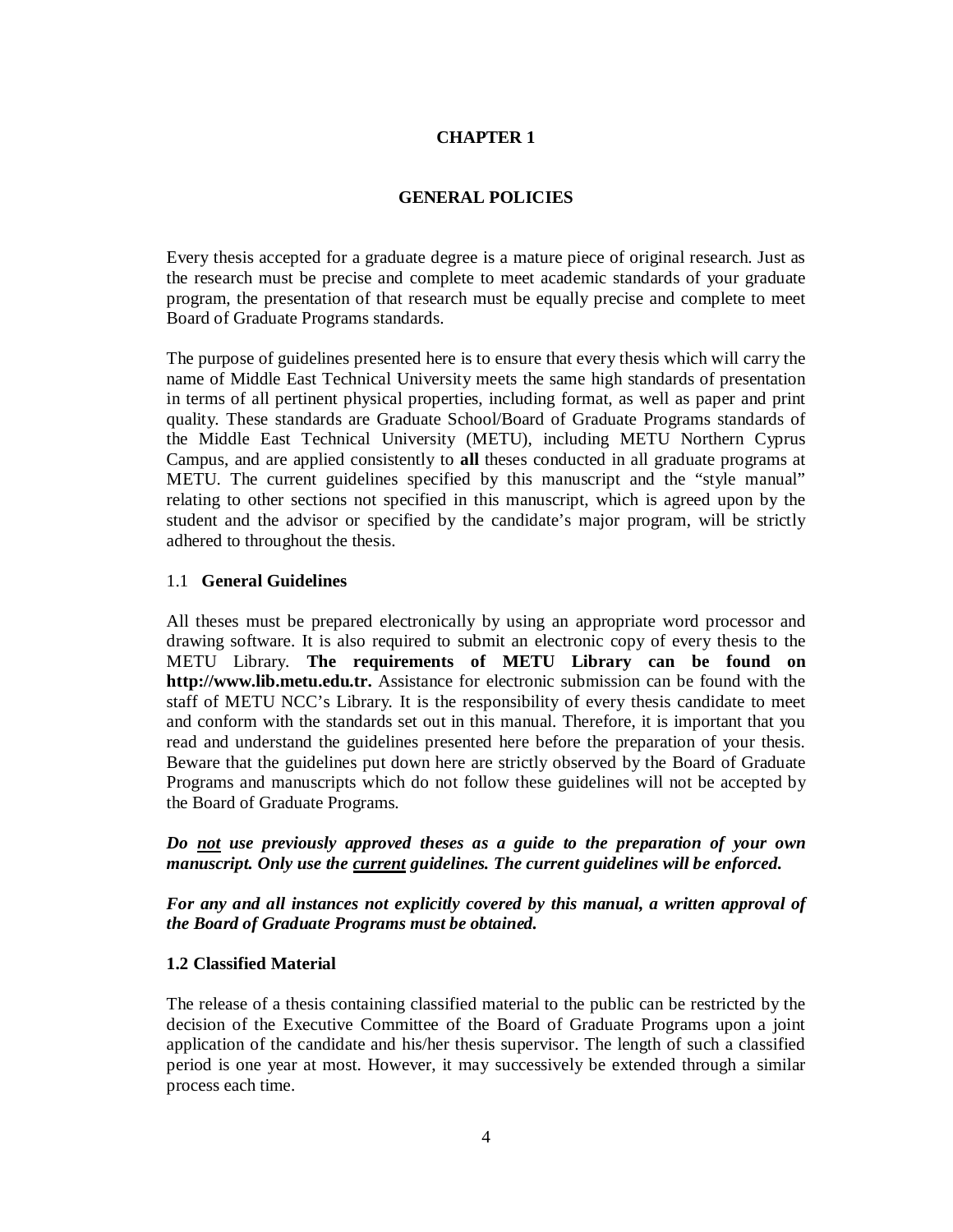## **1.3 Theses Containing Potentially Patentable Information**

If your thesis contains potentially patentable information, you may request a maximum duration of 90 days hold on the release of your thesis to the public. If this request is accepted by the Board of Graduate Programs, your thesis will not be released to the public during this period. The hold period begins immediately after the official graduation date.

## **1.4 Referencing The Previous Work of Others and Plagiarism**

In academic writing, referring to works of other authors is a requirement of academic integrity. Referencing is a matter of honesty and crediting others for their previous ideas and work; but it is also a matter of credibility of your work, in other words, an evidence of the fact that you are aware of what was done on the topic you have been dealing with in your thesis.

Using ideas and research findings of others, and yet pretending that they are your own is **plagiarism,** which is not only unethical but may also be a violation of copyright laws. Therefore, great care must be given to using a proper style in writing your manuscript so that your original work and work of others are clearly distinguishable without any ambiguity, and that all ideas and work of others used in your study are meticulously referenced.

Information on Campus policy towards plagiarism can be found on:

http://www.oim.ncc.metu.edu.tr/pages/registration/code\_of\_ethics.php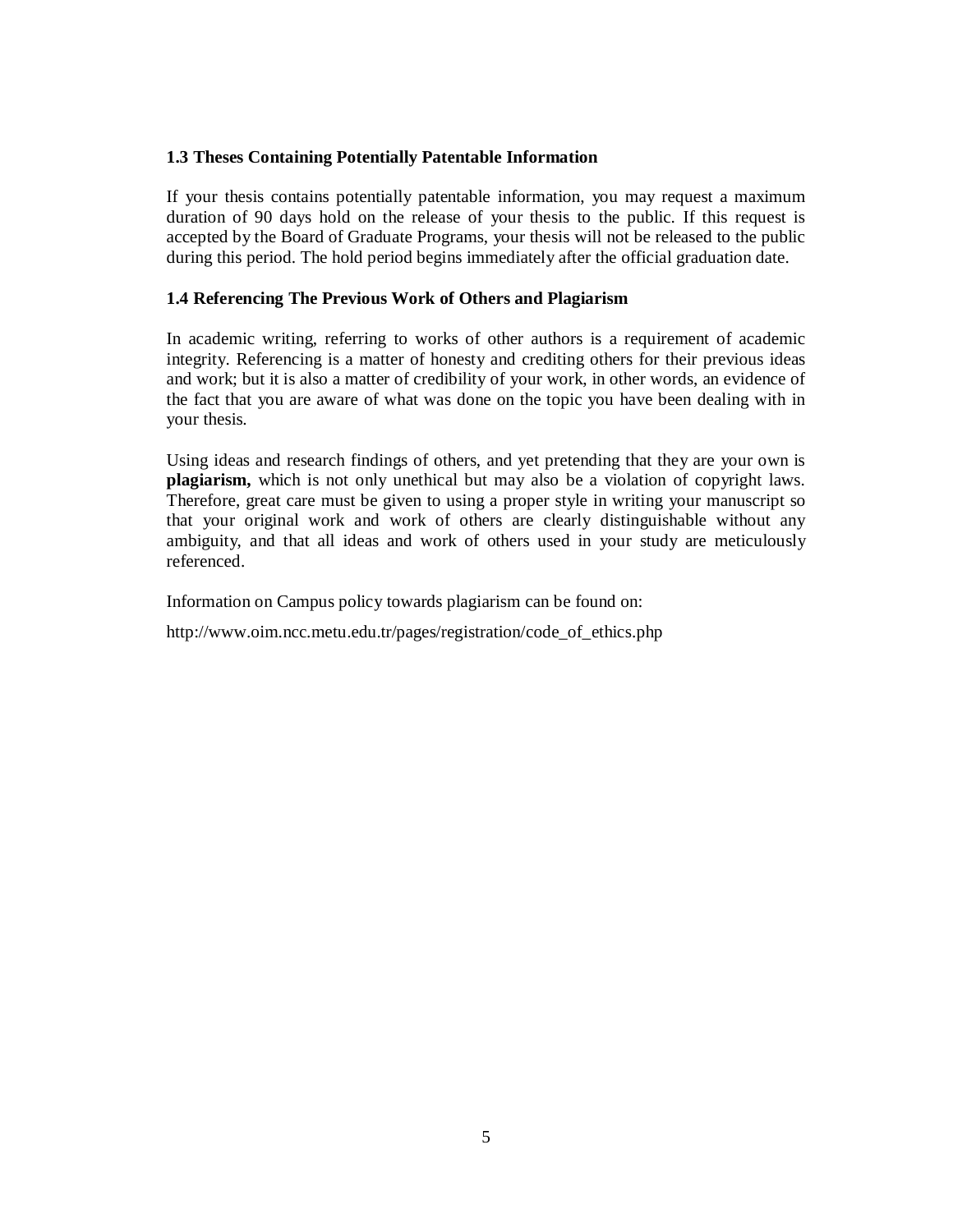# **CHAPTER 2**

#### **FORMAT AND APPEARANCE**

Every thesis which will carry the name of Middle East Technical University must meet the same high standards of presentation in terms of all pertinent physical properties, including format as well as paper and print quality. The following guidelines are related to the format and appearance of the thesis that you are going to prepare.

#### **2.1 Paper**

All copies of the thesis must be on good quality white bond paper, of at least 75 g, measuring 210 by 297 mm (A4) to ensure durability, permanency, and opacity. Only **double-sided printed** copies will be accepted for the copies that will be given to Board of Graduate Programs and the METU NCC Library. Higher Education Council (YÖK) Library no longer requires a hardcopy of the thesis.

#### **2.2 Margins**

The inside margin (binding side) must be at least 4 cm wide to allow for binding; other three margins must be at least 2.5 cm wide. The top margin of all the pages with headings must be at least 3.5 cm and must be of the same length. The bottom margin must be at least 2.5 cm, and page numbers must be inside the bottom margin. *Narrower margins are not acceptable.* Slightly larger margins are advisable, to compensate for small printing shifts during reproduction. *Absolutely nothing must appear in the margins.* This means that headings, page numbers, text, tables, illustrations, etc. must all be contained completely within the area bounded by the margins.

#### **2.3 Font**

The font size should be l0-12 point. Any standard font (e.g., Arial, Bookman, Palatino, Tahoma, Times New Roman, and Verdana) is acceptable. Do not use script or ornamental fonts. *The font type and font size must be consistent throughout the thesis.* Bold face letters, symbols, and italics may be used for special emphasis and foreign words.

In the body of the thesis, fonts and/or point sizes different from the rest of the text may be used to set off chapter titles, section headings, footnotes, endnotes, examples, quotations, tables, and charts, as long as their use is consistent and they are easily readable.

All theses must be printed by using laser printers. *If you are uncertain about the quality of your printer, bring a sample page to the Board of Graduate Programs for review.*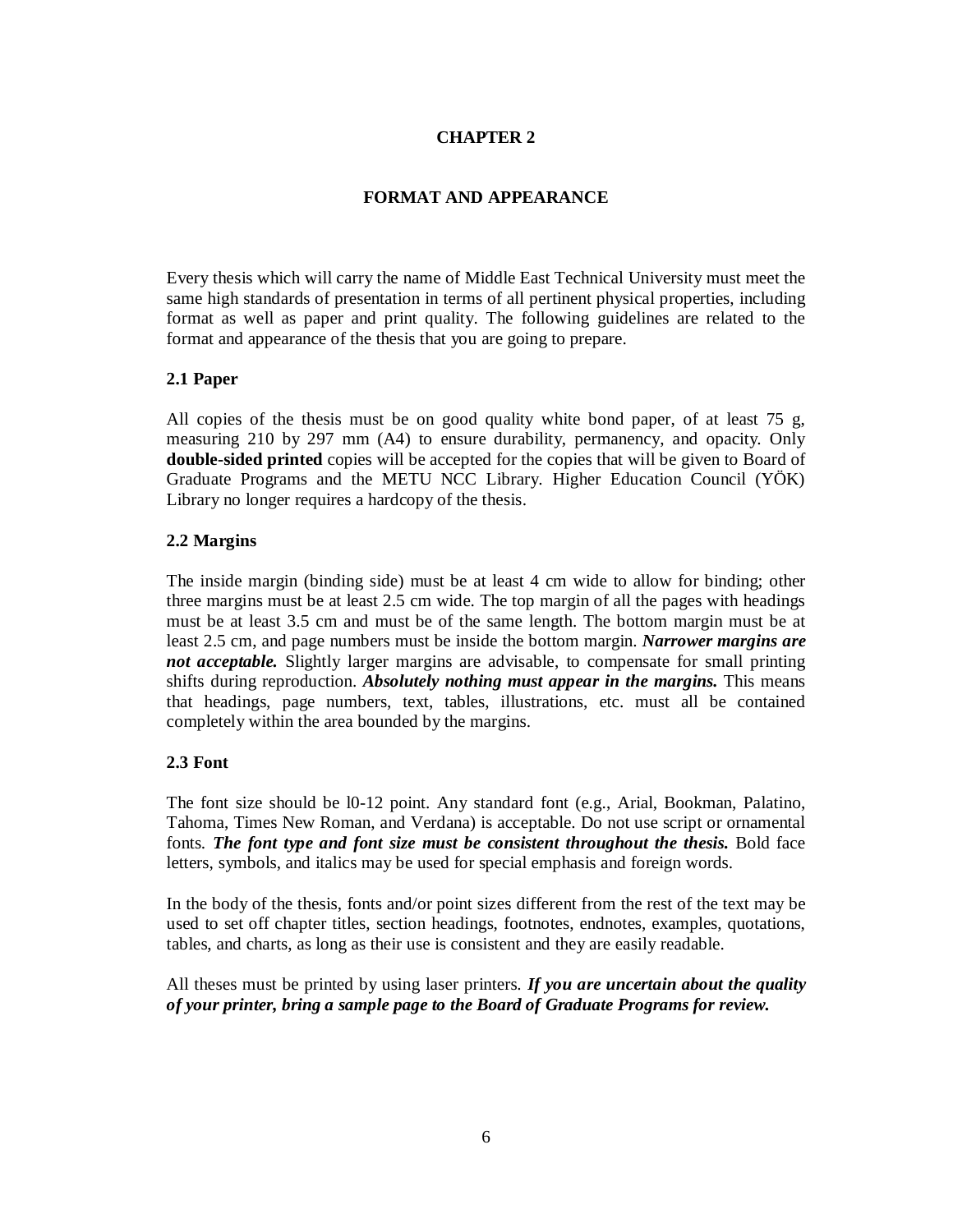#### **2.4 Spacing**

The general text of the manuscript must use **1.5** or double line spacing (department consent can be used for single spacing for large volume theses); tables, long quotations, footnotes, endnotes, bibliographies, and captions may be single-spaced.

If a right justification is used without hyphenation, excessive white space in a line of text caused by long words should be avoided by manually hyphenating a word, if necessary.

#### **2.5.Duplication**

Submission of the original copy is not required. However, all copies must be made from the same original, and all pages must have a high contrast with consistently dark print throughout the thesis. The print must be permanent; it must not smudge. *Inferior copies or copies not made on approved paper will not be accepted.* It is recommended that you work with a reputable copying firm or bindery when having your thesis reproduced.

## **2.6 Corrections**

**No ink corrections, strikeovers, correction fluid**, **correction tape, paste-ups, insertions between lines, or letterset** are permitted on the final bound copies. If you must make corrections, make them on the original manuscript (but not by ink corrections or strikeovers which are never allowed) before it is copied for reproduction.

#### **2.7 Centering**

All materials must be centered between the text margins rather than between the paper edges. After the manuscript is bound, the centered material will appear to be centered on the page. In paragraphs, two types of formatting can be used. If spacing between paragraphs is used, then there is no need for indentation. If indentation is used, then no spacing must be used between paragraphs.

#### **2.8 Word and Text Divisions**

If any hyphenation is used, words must be divided correctly at the end of a line and may not be divided from one page to the next. Use a standard dictionary (American or British) to determine the correct word division. *At least two lines of a paragraph must appear together at the top and bottom of every page. All headings and subheadings must be followed by at least two lines of a paragraph.* In most word processing programs this can be accomplished automatically by enabling the widow/orphan control.

#### **2.9 Pagination**

All page numbers must appear in the same location. In any case, page numbers must be at least two single spaces above or below the nearest line of text, but within the margin boundaries as stated above. All page numbers must be in the same font and point size.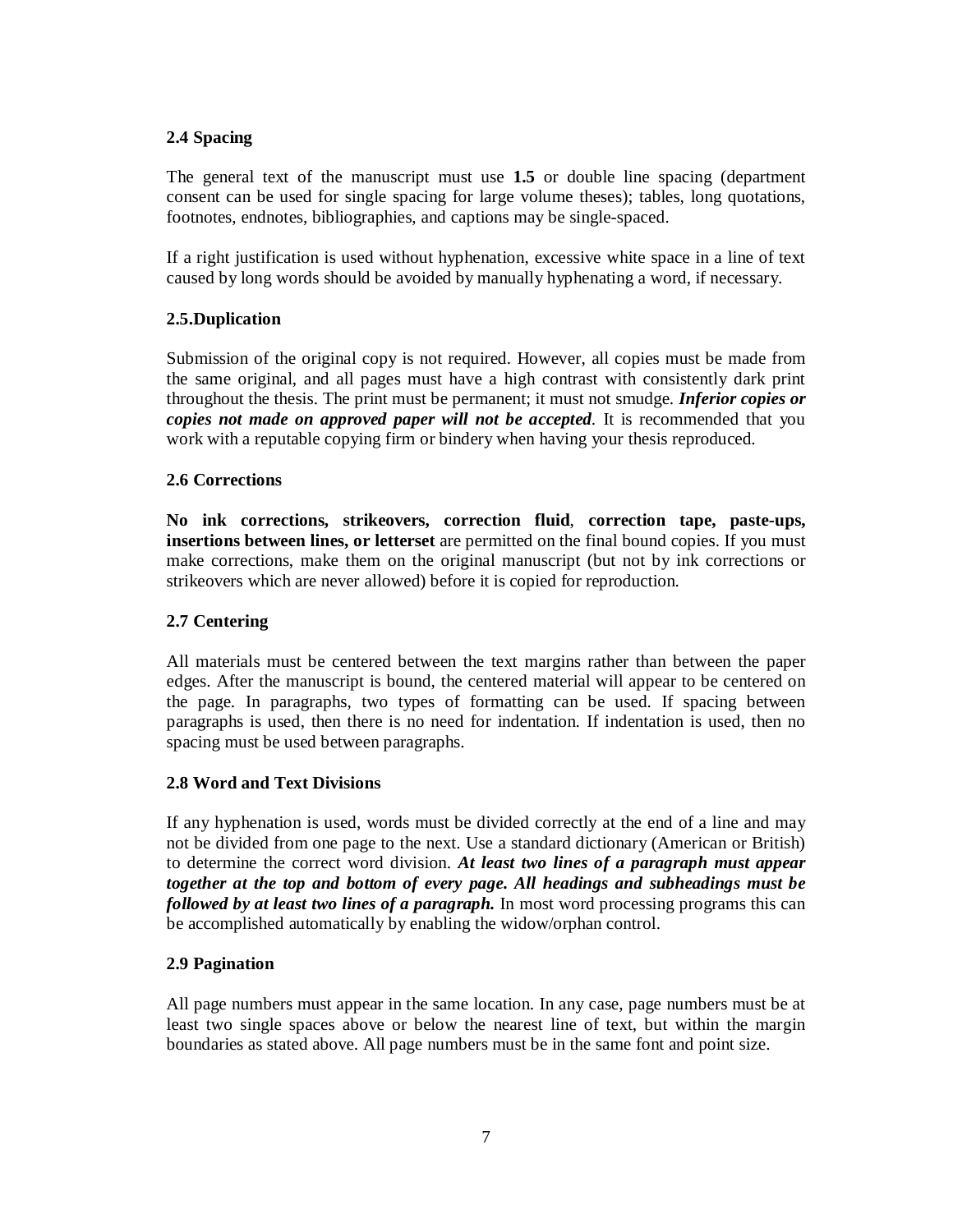The following pagination rules must be used:

- For the preliminary pages, use small Roman numerals (i, ii, iii, iv, etc.). The Title page and the Approval page do not have numbers but count as pages i and ii, respectively. Actual page numbering begins with "iii" on the Plagiarism page.
- Use Arabic numerals beginning with "1" on the first page of the text and continue throughout the rest of the thesis, including bibliography, appendices, and vita. *All pages must be numbered consecutively, including pages containing illustrations, tables, figures, plates, and photographs.*

#### **2.10 Multiple Volumes**

If a finished manuscript exceeds 5 cm in thickness it must be bound in two or more volumes, each limited to 5 cm in thickness, too. All volumes must be numbered consecutively, using capital Roman numerals. Each additional volume must contain a title page. Title pages should be identical except for the notation Volume I, Volume II, etc., just below the title to differentiate the volumes.

Both the Roman and the Arabic numbering systems used in Volume I should continue through Volume II. As with the title page of Volume I, that of Volume II counts among the preliminary pages but does not bear a number. If "iv" is the last Roman numeral used in Volume I, for example, the title page of the second volume will count as page "v" and will be followed by preliminary pages "vi", "vii", etc. Each volume must contain a complete Table of Contents.

#### **2.11 Binding**

All master's theses are to be bound in black cloth. All doctoral theses are to be bound in red clothboard. Synthetic, leatherette, or similar cloths are not acceptable. A bound copy of the thesis should measure 215 by 285 mm.

See Appendix A for a sample front cover and spine and Appendix O for the bound.

It is your responsibility to have the pages of the text in correct order when it is submitted to the bindery.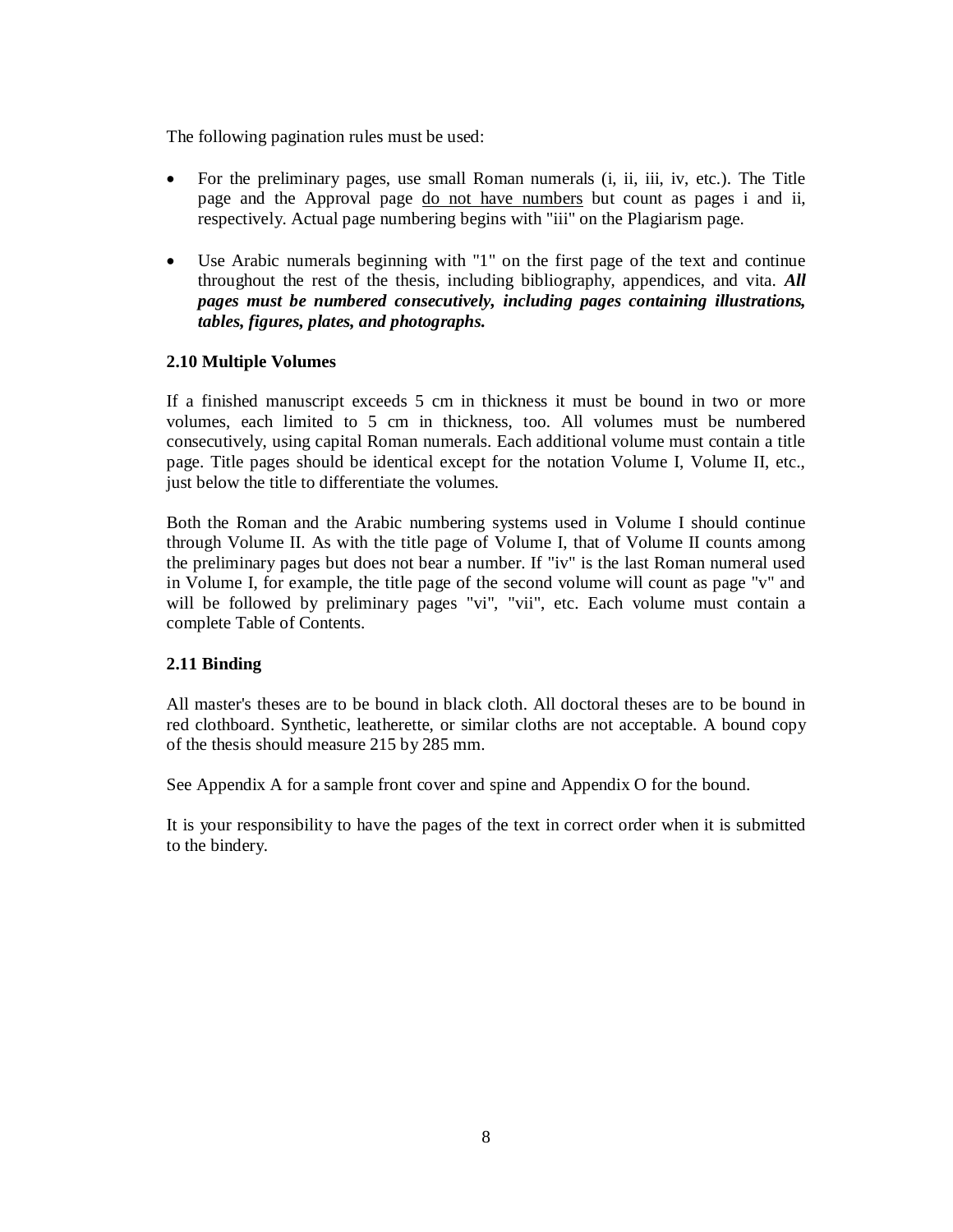# **CHAPTER 3**

## **SPECIFIC GUIDELINES FOR THE PARTS OF THE THESIS**

Two general rules of thumb should govern the presentation of any thesis:

- keep the format as simple as possible, and
- be consistent with the format throughout the thesis.

Every thesis has three main parts or divisions: the preliminary pages, the text, and the reference material. You must follow the order of items within these parts as listed below. *Required sections are marked with an asterisk.*

| PRELIMINARY PAGES                                                        |
|--------------------------------------------------------------------------|
| * Title Page                                                             |
| * Approval Page                                                          |
| * Signed Ethical Declaration Page                                        |
| * Abstract                                                               |
| $*\ddot{\mathrm{O}}$ z                                                   |
| Dedication                                                               |
| Acknowledgments                                                          |
| Preface                                                                  |
| * Table of Contents                                                      |
| List of Tables                                                           |
| List of Figures/ List of Illustrations/List of Schemes                   |
| List of Symbols and/or Abbreviations                                     |
| <b>TEXT</b>                                                              |
| * Main Body                                                              |
| <b>REFERENCE MATERIAL</b>                                                |
| * Bibliography or References                                             |
| Appendices (may be placed before Bibliography or References)             |
| * Vita (required only for doctoral theses)                               |
| * Turkish Summary (5000-7000-word, required only for doctoral<br>theses) |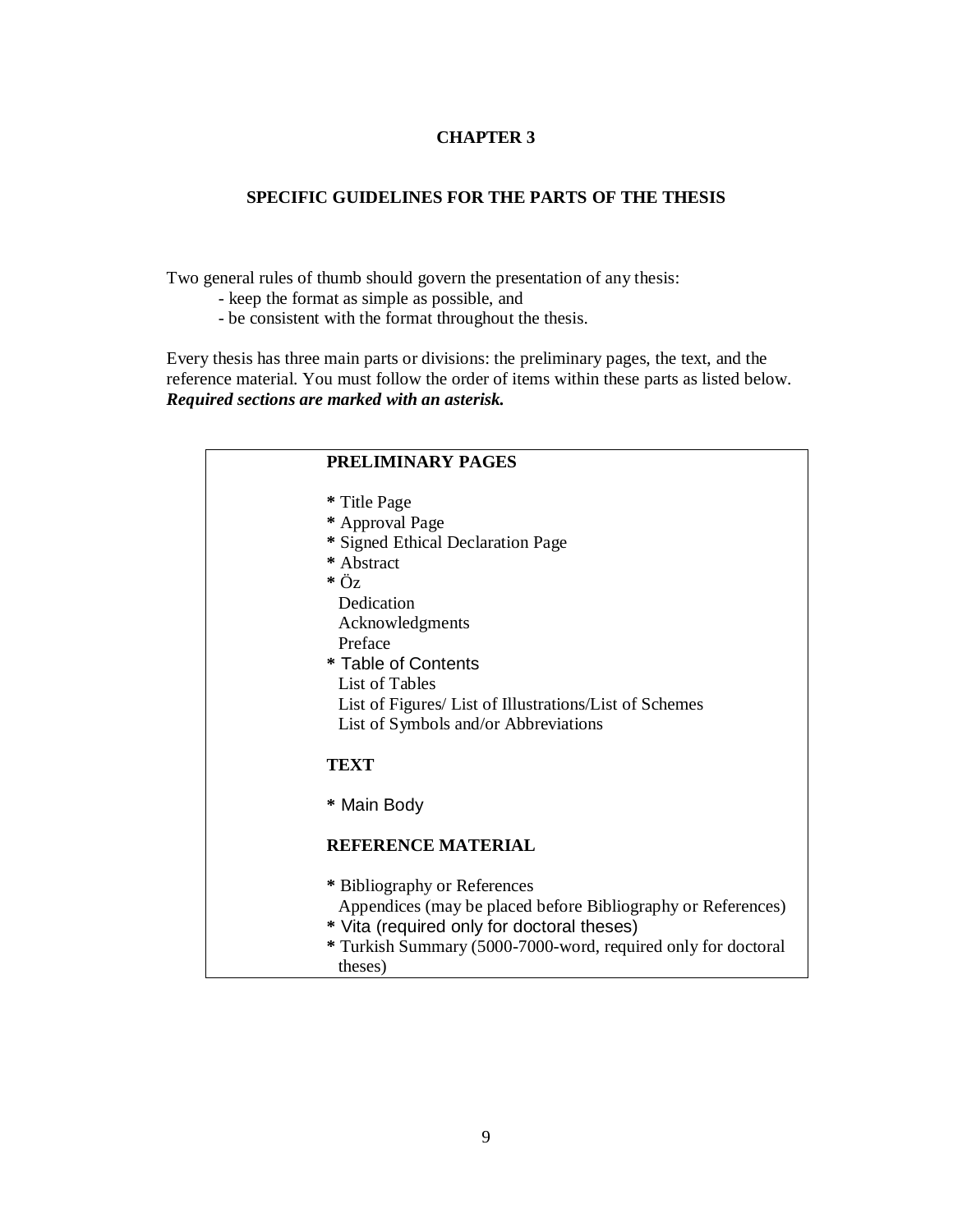#### **3.1 Preliminary Pages**

#### **3.1.1 Title page**

The title must be single-spaced, in all capital letters, and should begin at 3.5 cm from the top of the page. If necessary, long titles can be written in multiple lines avoiding unnecessary line breakages. Information retrieval systems consulted by many scholars to locate theses and dissertations relating to their own work use key words in the title. Consequently, *the title must not contain any chemical or mathematical formulas, symbols, or other non-standard abbreviations or character if it is not possible to print them on cover page. Thus, such information must be substituted for words.*

The format of the title page, including spacing and capitalization must be exactly as in the sample title page shown in Appendix B.

# **3.1.2 Approval page**

A sample approval page is provided in Appendix C. It is strongly recommended that the approval page of the thesis be signed in **blue ink**.

## **3.1.3. Ethical declaration page**

This page includes the statement signed by the author about plagiarism. A sample Ethical Declaration page is provided in Appendix D.

#### **3.1.4 Abstract**

The abstract should appear on a separate page and be independent of the remainder of the thesis. An abstract should start with a clear statement of the object or purpose of the work done. The objective of the abstract is to furnish the reader, who may not be intimately concerned with details of the study, its purpose, results, important conclusions, and recommendations. As an example, the experimental equipment used with its size and type; a brief description of the experimental method and the important parameters must be given if appropriate. Major quantitative and qualitative results and main conclusions should be covered within the abstract using a few short sentences for each without any subheadings. The abstract requires clear, concise and quantitative statements of what was done, what was found, and what it means.Writing an abstract requires a great deal of thought and is best done after completion of the other sections of the manuscript.

An abstract must not exceed 250 words, must not include any diagrams and references, nor any mathematical formulas unless absolutely essential.

Maximum five keywords must be written at the end of the abstract.

A sample abstract is provided in Appendix E.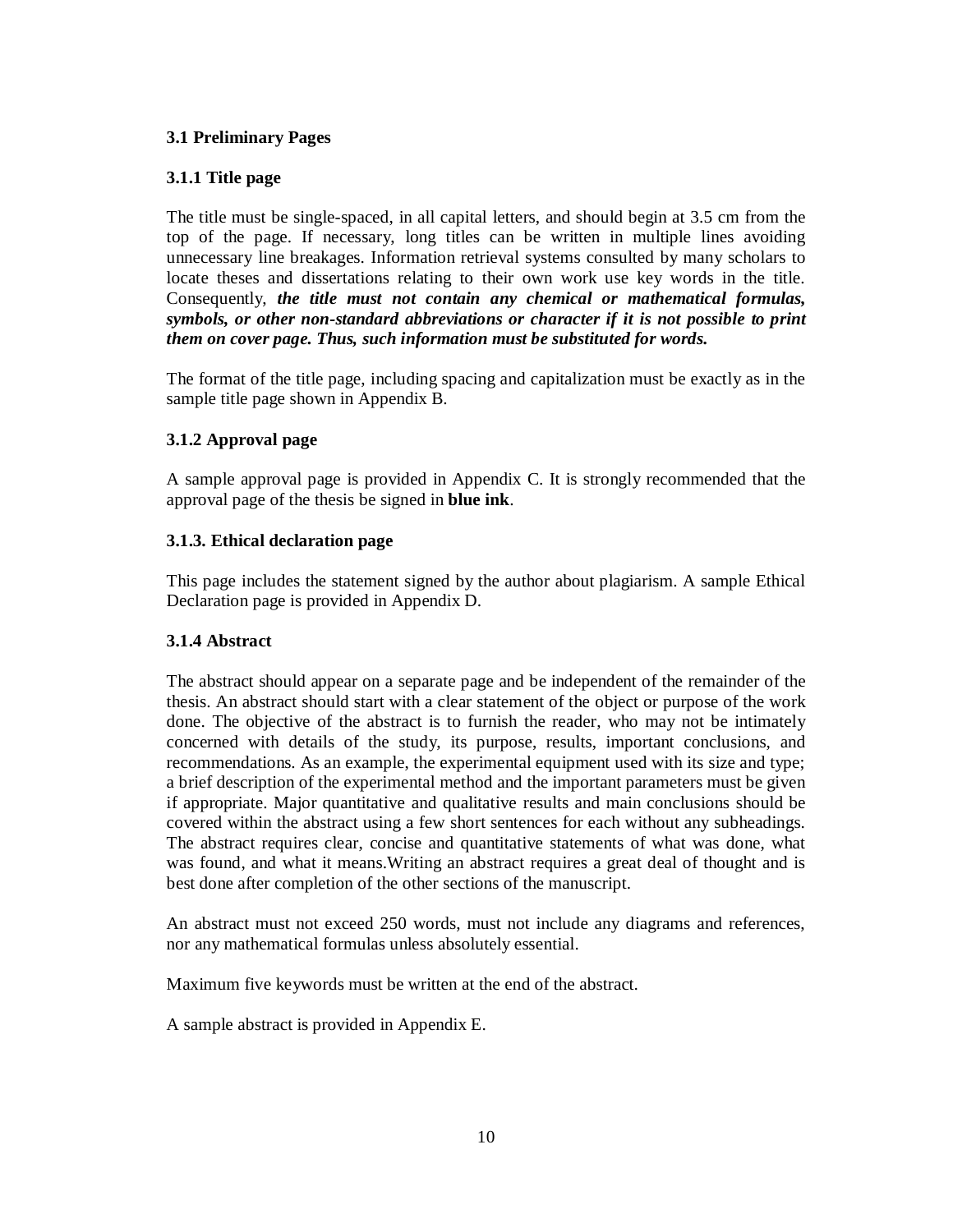# **3.1.5 Öz**

Öz is the Turkish translation of the abstract. A sample Öz is provided in Appendix F.

## **3.1.6 Dedication, acknowledgments, and preface**

If included, each of these items must appear on a separate page. No heading such as **DEDICATION** must appear on the Dedication page, but it must have a page number. If used, the dedication must be brief and centered on the page. A sample dedication is provided in Appendix G.

Like the dedication, acknowledgments and preface are optional. They must have headings and should use the same spacing as the text (i.e., 1.5 or double spacing). The heading **ACKNOWLEDGMENTS** or **PREFACE** appears centered between text margins, without punctuation, 3.5 cm from the top of the page; the text begins at least two spaces below the heading.

This page is written to acknowledge the persons who have made a real effort to help the author in the preparation of the manuscript. Any kind of help can be acknowledged.

A sample acknowledgment is provided in Appendix H.

## **3.1.7 Table of contents**

The table of contents must list the title of each chapter and its parts and sections, references or bibliography, appendices, and vita (if applicable). The wording used for all entries in the table of contents must match exactly with what is used in the text. Each entry must have leader dots which connect it to its corresponding page number.

The heading **TABLE OF CONTENTS** appears without punctuation, centered between the text margins, 3.5 cm from the top of the page. The listing of actual contents begins at the left margin at least three spaces below the heading.

A sample table of contents is provided in Appendix I.

#### **3.1.8 List of tables**

A list of tables may be included for the convenience of the reader. If included, it will immediately follow the table of contents on a new page.

The heading **LIST OF TABLES** appears centered between the text margins, without punctuation, 3.5 cm from the top of the page; the listing begins at the left margin at least two spaces below the heading.

Each entry should have the same number and the same caption or title used for a table in the text, although a long caption may be abbreviated to the extent of using only the first full sentence. As in the table of contents, each entry must have leader dots which connect it to its page number.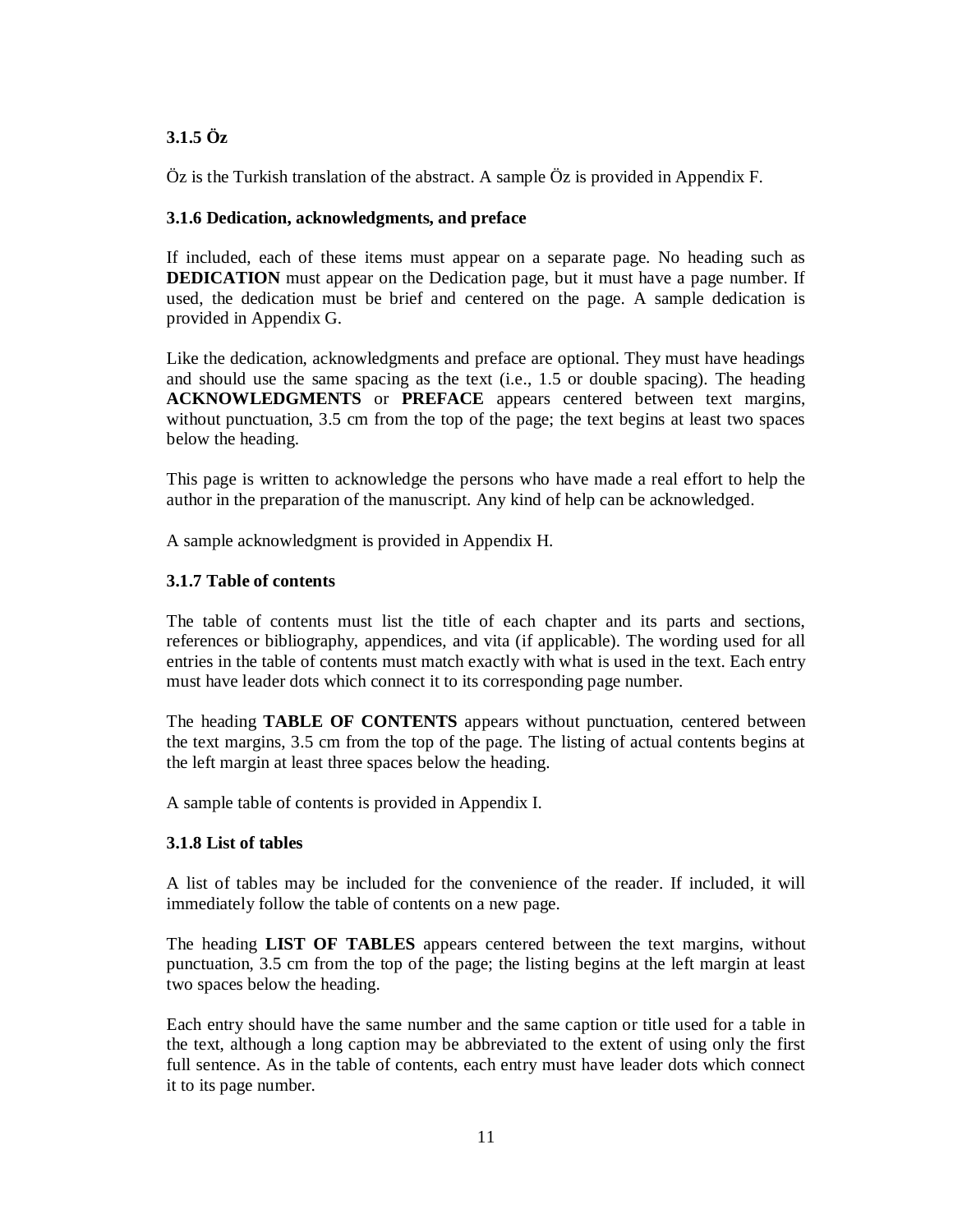A sample list of tables is provided in Appendix J.

#### **3.1.9 List of figures / list of illustrations / list of schemes**

If included, these lists must appear on separate pages and are governed by the same rules as the list of tables. A sample list of figures is provided in Appendix K.

#### **3.1.10 List of symbols and/or abbreviations**

If included, you should follow a format consistent with acceptable practice in your discipline.

A sample list of abbreviations is provided in Appendix L.

#### **3.2 The Text**

The text, or the main body of a thesis, is divided into multiple chapters to help the reader in understanding the subject matter. Although the detailed organization of the text varies among academic disciplines, the formatting of the text must be consistent throughout. *All headings and subheadings should be presented in the same way in each chapter, in terms of capitalization, placement on type page and kind of type used.* No headers, giving the titles of chapters or other sections are allowed at the top of the pages, nor any footer at the bottom of pages.

Chapters are numbered consecutively in Arabic or Roman numerals and capital letters (CHAPTER 1, CHAPTER 2, etc., or CHAPTER I, CHAPTER II, etc.). In addition to general titles like INTRODUCTION, the chapters need short but substantially descriptive titles, as well.

Only new chapters should begin with a new page. Within a chapter, the presentation of subsections must be continuous; partially filled pages of text are acceptable only on nontextual pages, such as those presenting tables and illustrations.

The heading CHAPTER I in all capitals is centered between the text margins, 3.5 cm from the top of the page; the title goes two spaces below, centered, and in all capital letters. The text begins at least two spaces below.

In many cases the main body of the thesis will include certain materials other than ordinary text, such as illustrations, formulas, quotations, footnotes, and endnotes. In such cases, the following guidelines should be observed.

#### **3.2.1 Illustrative material**

Illustrations include drawings, charts, figures, tables, diagrams, plates, and photographs. These may be inserted wherever the author feels appropriate, but as a general rule, should appear as near as possible to the part of the text which refers to them.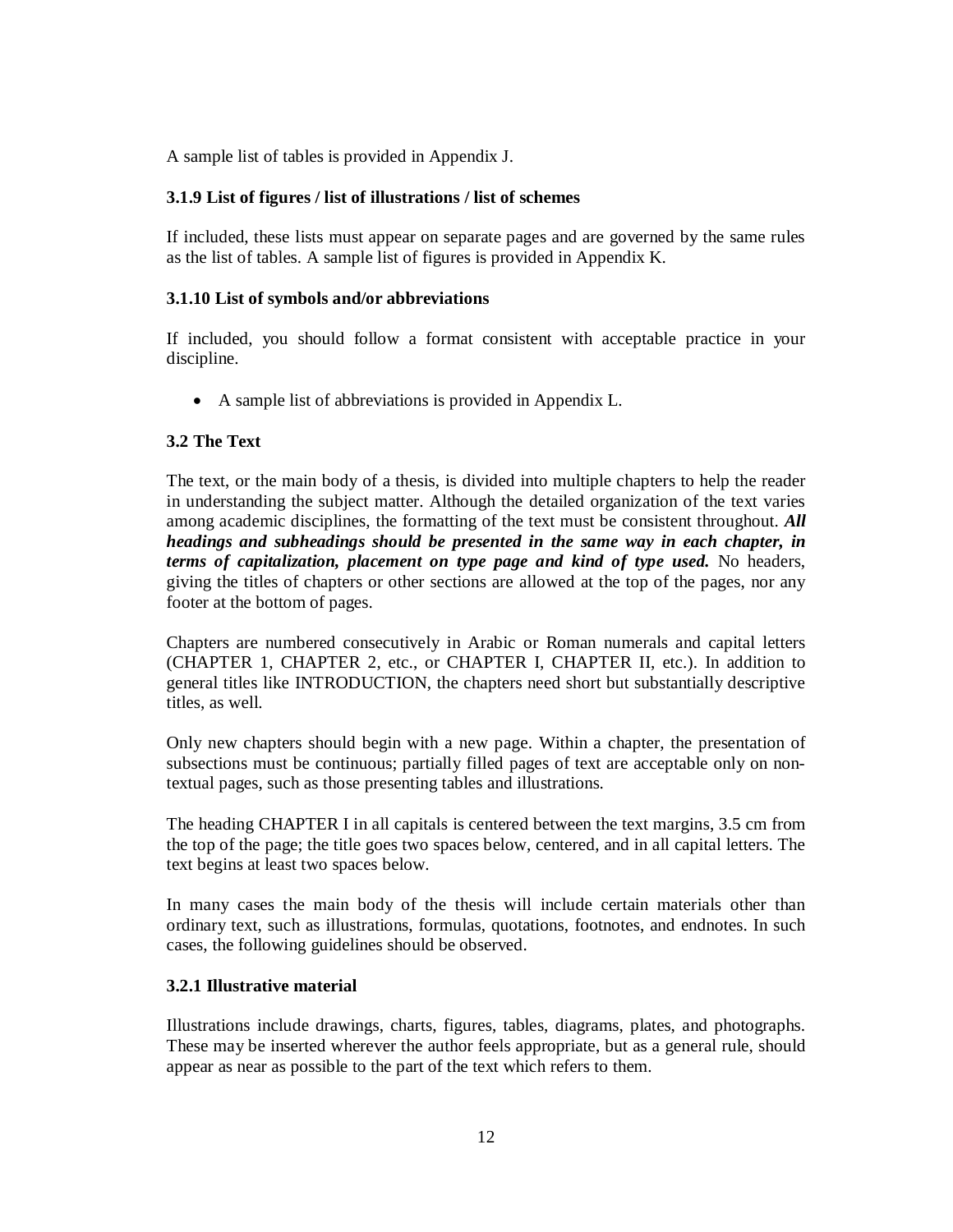#### **Table numbers and captions are placed one space above the top line of the illustration; figure numbers and captions are placed one space below the last line or bottom of the illustration**.

Illustrations of one-half page or less in length may appear on the same page with the text, separated from the text above and below by three space.

Illustrations that are too large to be placed sideways between the left- and right-hand margins should be rotated counterclockwise 90 degrees so that the top of the illustration runs parallel to the left-hand margin of the page. In such a case, the whole page must be reserved only for that illustration. The caption or legend for such an illustration must also be rotated. When illustrations are presented in this manner, the usual margin requirements remain in effect, and page numbers should appear in their normal place.

*Illustrations of any kind must be numbered consecutively, including appendices.* You may follow a straight sequence  $(1, 2, 3, \text{ etc.})$  or use a decimal approach  $(1.1, 1.2, 1.3, \ldots)$ A.1, A.2, where the first digit is the chapter or appendix number, and the digit after the decimal point is the illustration number within that chapter or appendix).

Illustrations may run longer than one page. In such cases, all subsequent pages of the illustration must include at least the illustration number and the notation that is continued, e.g., "Table 1 (cont'd)" or "Table 1 (continued)".

All headings and captions must be prepared either in the same font and point size used for the text, or in the same font and point size as every other heading and caption. Choose a point size that is easy to read, especially for tables, axis scales, axis titles, legends, and labels in charts and diagrams.

*Color may be used in figures and photographs as long as duplicate copies are all produced by color photocopy.* Photographic illustrations must be originals or well-made photographic copies of the originals. Standard photocopies of photographs are not acceptable. Wherever required, mounting of illustrations should be done with a technique that ensures durable and good quality result (e.g., dry mounting). With dry mounting, the paper to which photographs are attached will not curl. Other methods, such as library paste, rubber cement, spray mounting, or tape, are not acceptable: such mounting techniques are not permanent, and the adhesives used will eventually destroy both the paper and the photograph in the long run.

If an audio visual material (e.g., videotape, cassette, etc.) is needed to accompany and supplement the text, it should be adequately described within the continuity of the text. Such material will be submitted only with the Program copy.

Stored information in the form of CD will be submitted with all copies.

Computer print-outs must conform to the margin specifications, must be dark and legible with high black and white contrast, and must be copied on thesis-quality paper.

Authors may treat oversized materials in one of the following three ways: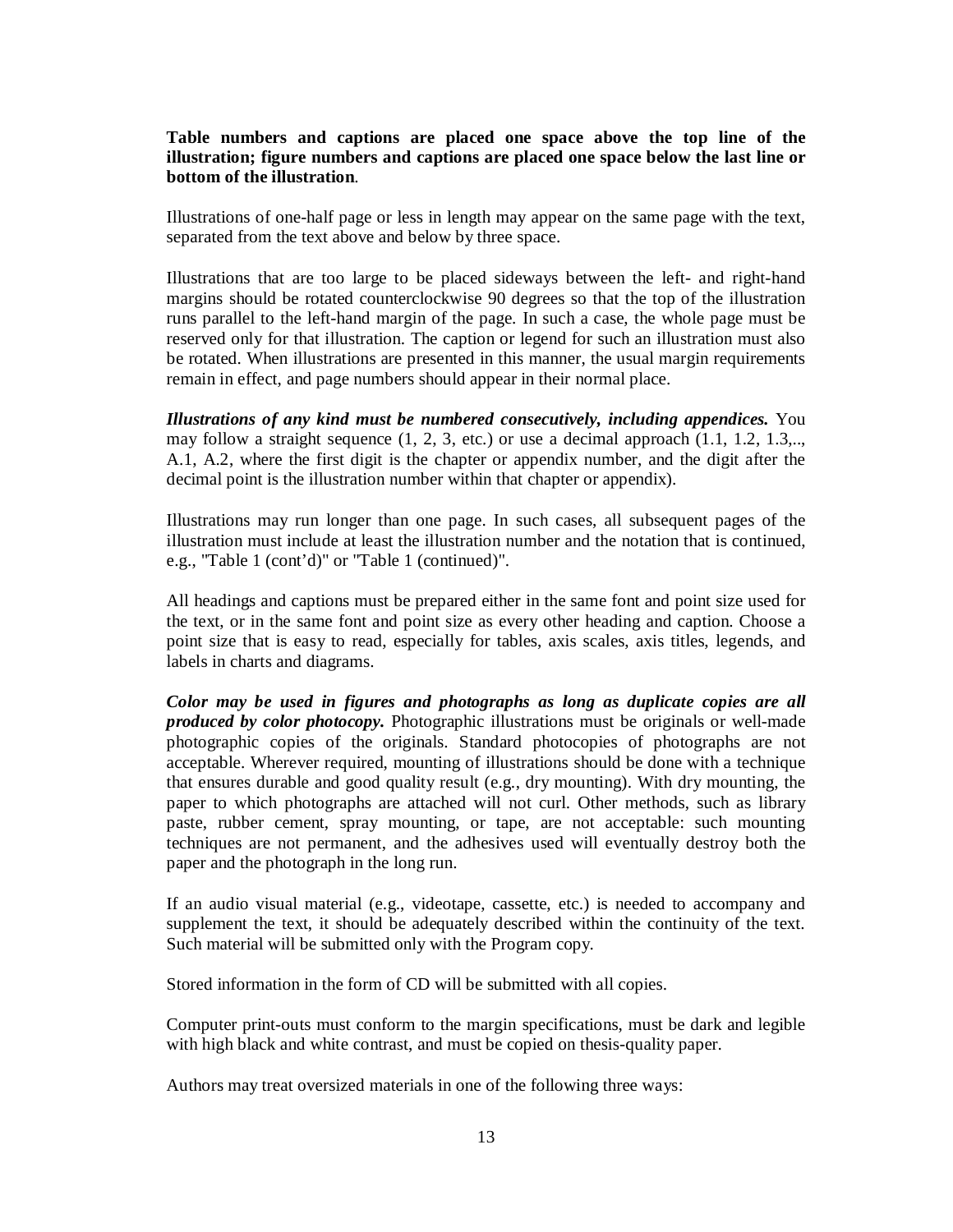- Captions may be placed on a separate page, facing the illustration. Consequently, it is the right margin of a facing page, not the left that must be at least 4 cm for binding purposes. If an oversized illustration is rotated and the caption appears on a facing page, the caption must also be rotated.
- An illustration may be photo-reduced, but its page number and caption must be the same size and font as in the rest of the illustrations.
- An illustration may be folded and inserted in either of the following ways:
	- a) Fold the illustration and insert it in a white or manila envelope no larger than 16.5 by 24cm, which may be mounted on paper of the proper weight for inclusion in the thesis. Each page enclosed in the envelope must be included in the pagination of the thesis; the page on which the envelope is mounted should have a single page number or inclusive page numbers, as needed,

or

b) Fold the illustration and mount it on 21 by 29.7 cm sheet (see examples given in Figures 3.1 and 3.2).

## **3.2.2 Formulas**

Mathematical and chemical formulas, equations and expressions must be prepared by using an appropriate equation editor. If a reference is made to them, they must carry a numerical identification. Each equation must be numbered in parentheses and this must be given next to the right margin.

# **3.2.3 Quotations**

Short, direct prose quotations of three lines or less should be incorporated into the text, enclosed in double quotation marks. Prose quotations which exceed three lines should be set off from the text in single spacing and indented in its entirety at least 2 tabs or 2.5 cm from the outside margin, with no quotation marks at the beginning or end.

Quotations of poetry that are two lines or longer should normally be set off from the text, line for line as in the original and centered between the text margins without quotation marks. Quotations of poetry may be 1.5 or single-spaced, following the original.

Segments of computer programs may be treated as quotations.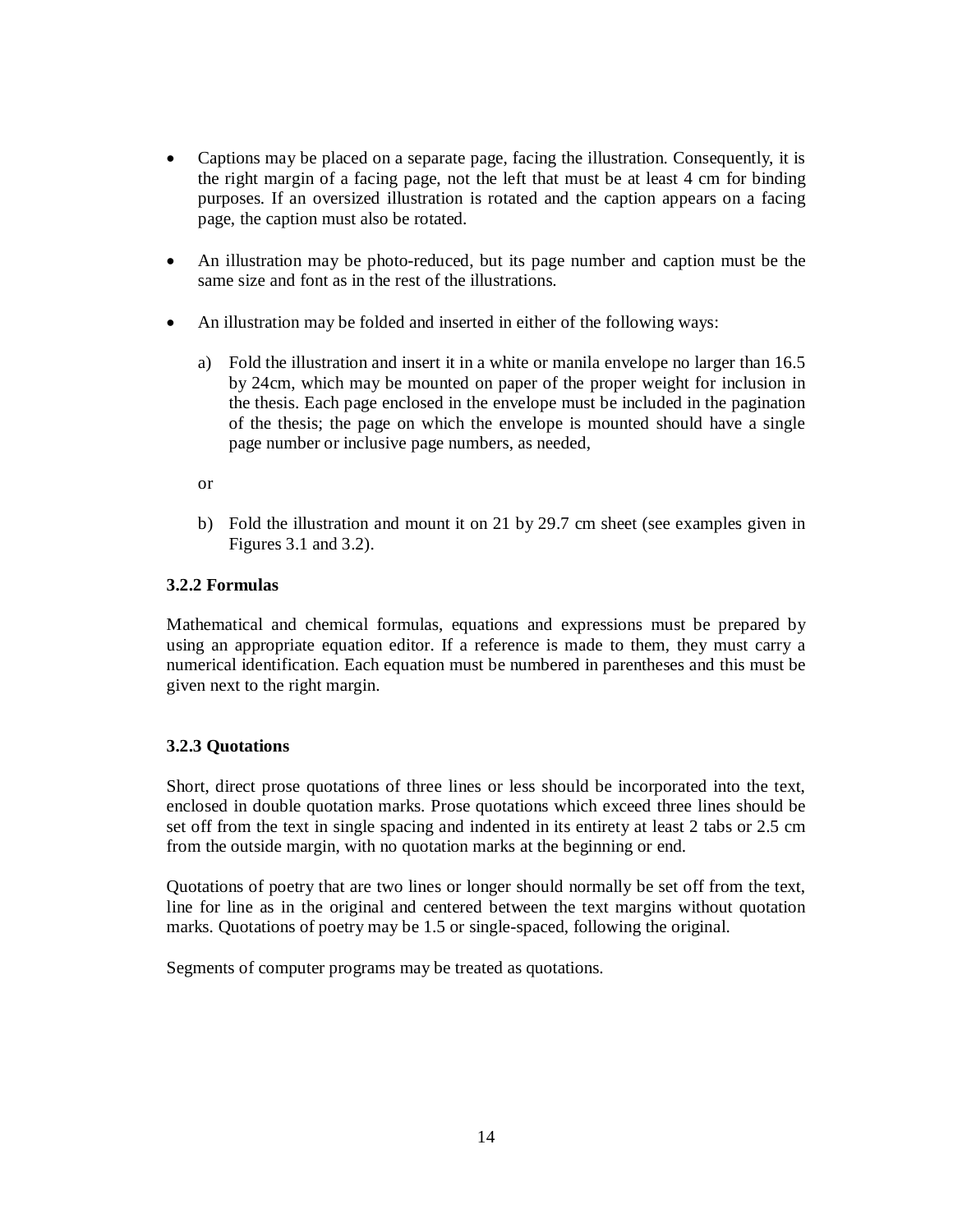

Figure 3.1 An illustration too large to be included may be inserted in a mounted white or manila envelope no larger than 16.5 by 24 centimeters.



Figure 3.2 A graph or chart extending beyond the page horizontally may be folded fanwise and mounted on a page. The mounted article, when folded, must still fall within the prescribed margins.

#### **3.2.4 Footnotes and endnotes**

Notes may be in the form of footnotes, placed at the bottom of each page, or endnotes, placed at the end of each chapter or at the end of the thesis before the bibliography.

Footnoting practices differ widely among publications in the sciences, humanities, and social sciences. Candidates should consult with their departments regarding accepted footnoting practice in their individual disciplines.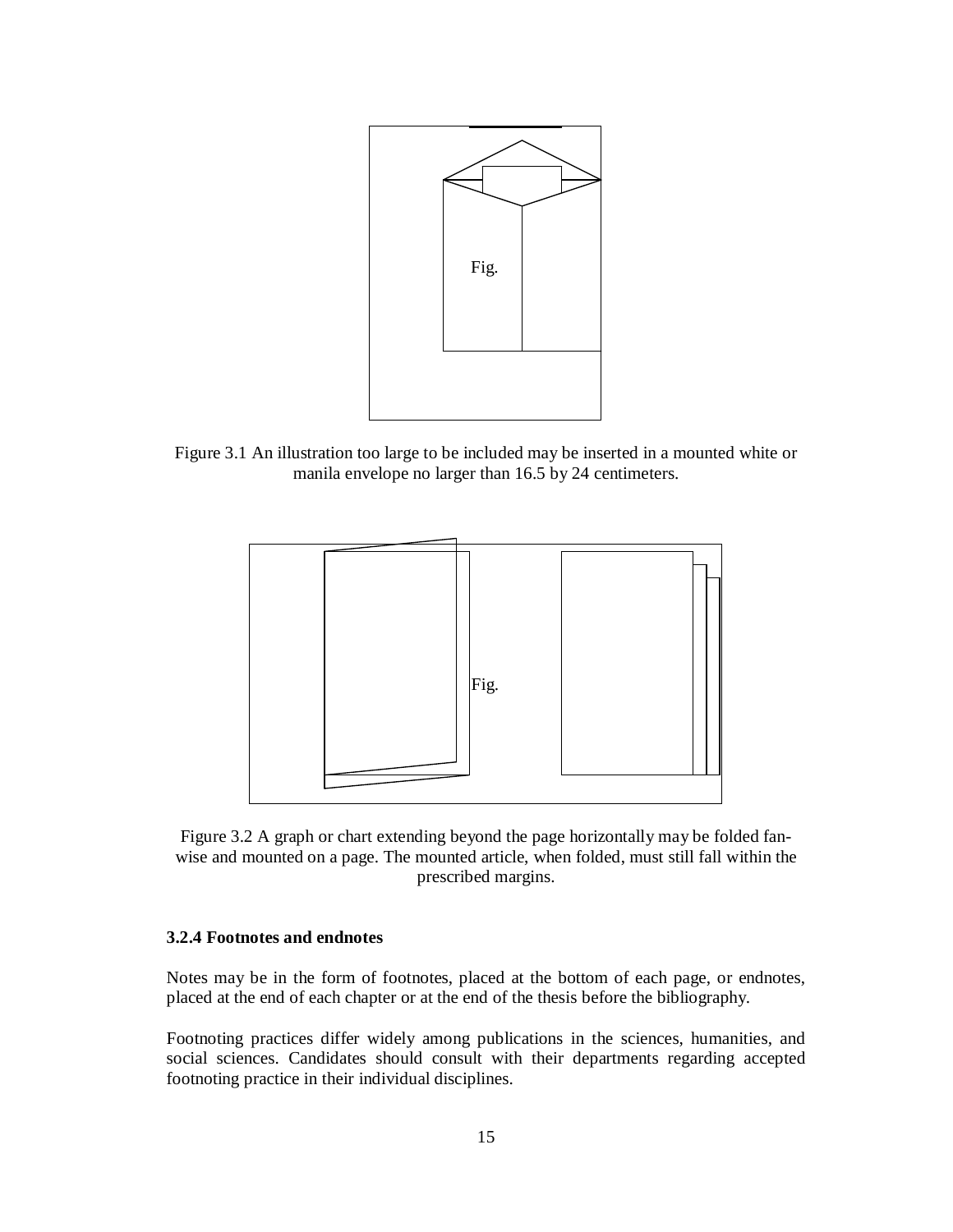The most common mode of presentation for both footnotes and endnotes is to single-space within, and double-space between, each listing. If placed at the bottom of each page, footnotes must be separated from the text by a complete horizontal line one space above the first line of the footnote.

Arabic numerals, asterisks or small letters should be used for footnotes and endnotes. In either case, the label used may appear either above the line or in parentheses even with the line.

#### **3.3 The Reference Material**

The reference material consists of a bibliography or references which is required, and appendices which are optional.

#### **3.3.1 Bibliography or references**

A bibliography is a selected list of all books, articles, and other source material related to the thesis research and is always in alphabetical order, with the author's last name first.

In some disciplines it is customary to list all of the references at the end of the thesis in a section headed "References", "List of References", or "Works Cited" instead of "Bibliography". One of these headings should be used depending upon the departmental choice. The references in the thesis are cited by year, e.g., Smith (1966), or by number, e.g., Smith [3] or [3]. If numbers are used, the listing should be in numerical order, and the author's last name need not be first.

There are continuous changes in the various style guides regarding the citation of electronic sources. Authors should follow the latest version of the appropriate style guide when citing electronic sources. The Online Writing Lab at Purdue University (http://owl.english.purdue.edu/) generally has the most up to date guidelines for citing electronic sources.

- In certain scientific and engineering disciplines, the references may be given at the end of each chapter instead of at the end of the thesis.
- Do not give the bibliography or references a chapter number, but it must have page numbers written in the same font and point size used for pagination throughout the thesis.
- The heading **BIBLIOGRAPHY** or **REFERENCES** is centered between the text margins, without punctuation, 3.5 cm from the top of the page; the list begins two spaces below.
- Each bibliographic entry should be single-spaced with double spacing between entries.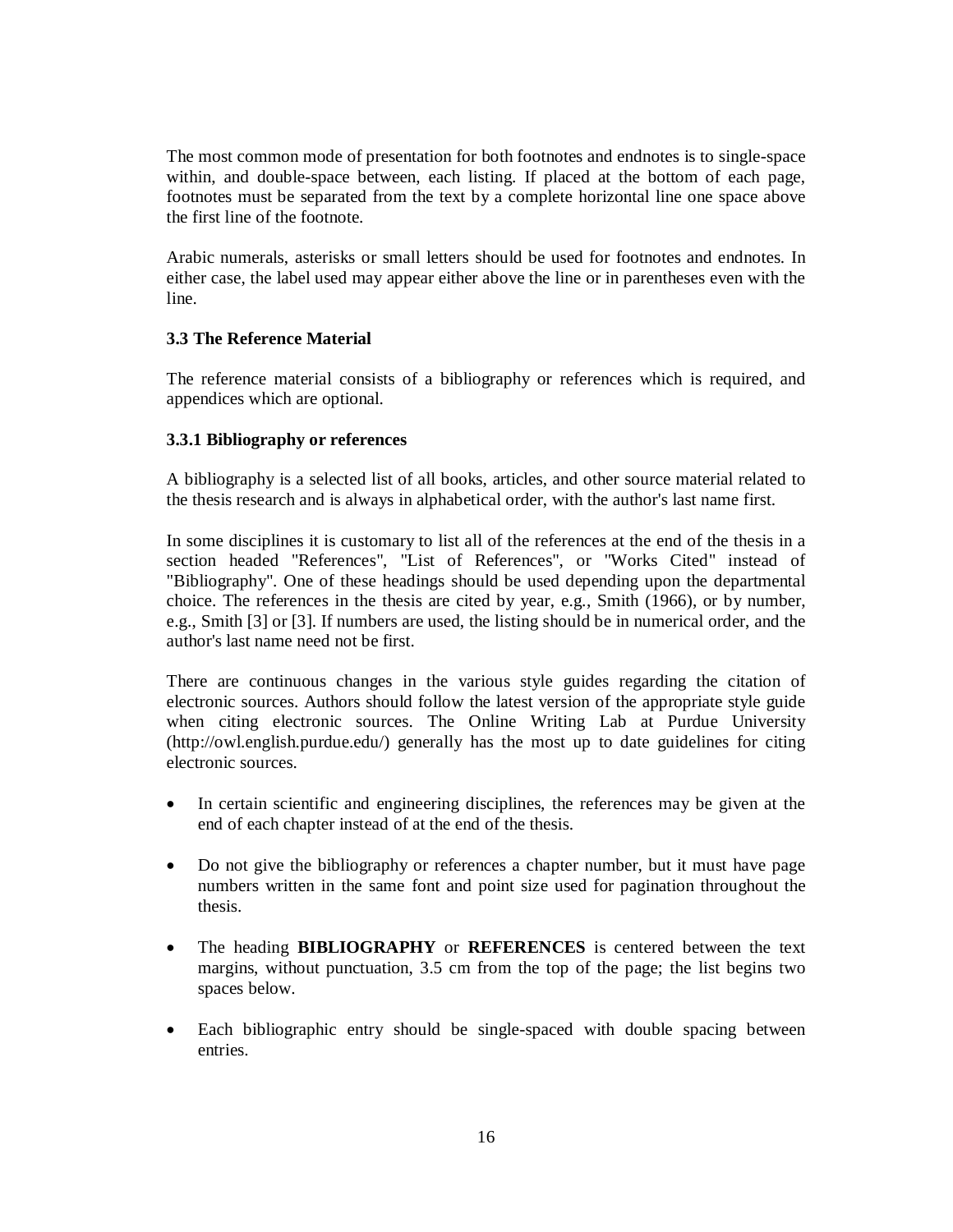*The candidate's program should be consulted for a reference style that is appropriate to the discipline and acceptable to the department.*

## **3.3.2 Appendices**

You may use appendices if you want to present some additional materials but keep the main text free of such details. For example, an appendix may contain test forms, detailed apparatus description, extensive tables of raw data, computer programs, etc.

- If the information to be appended requires more than one appendix, each should be given a letter (Appendix A, Appendix B, etc.). The heading APPENDIX A should appear centered between the text margins, 3.5 cm from the top of the page. The font and point size should be same as those used for chapter titles.
- Spacing need not be the same for each of the appendices. Documents and case studies may be single-spaced, whereas spacing for the explanations of methods and procedures may be similar to that of the text.
- Each appendix with its title must be listed separately in the table of contents as a subdivision under the heading APPENDICES.
- All appendices must have page numbers written in the same font and point size used for pagination throughout the thesis.
- If an appendix contains photocopied material, the photocopies should be of letter quality.

#### **3.3.3 Tez Fotokopi İzin Formu**

To allow your thesis to be accessed from the METU Library, you have to fill "Tez Fotokopisi İzin Formu" and attach this page as an appendix to your thesis.

A sample "tez fotokopi izin formu" is provided in Appendix M.

#### **3.3.4 Vita**

The vita is required only for doctoral theses. It is a professional biography of the candidate which includes date and place of birth, educational institutions attended (after high school), degrees and honors won, titles of publications, and teaching and professional experience. It should be short, concise, and written in the third person; although in some departments a resume or curriculum vitae may be substituted.

- Note that the correct spelling is either "Vita" or "Curriculum Vitae".
- Do not give the vita a chapter number, but it must have page numbers and be included as the last item in the table of contents.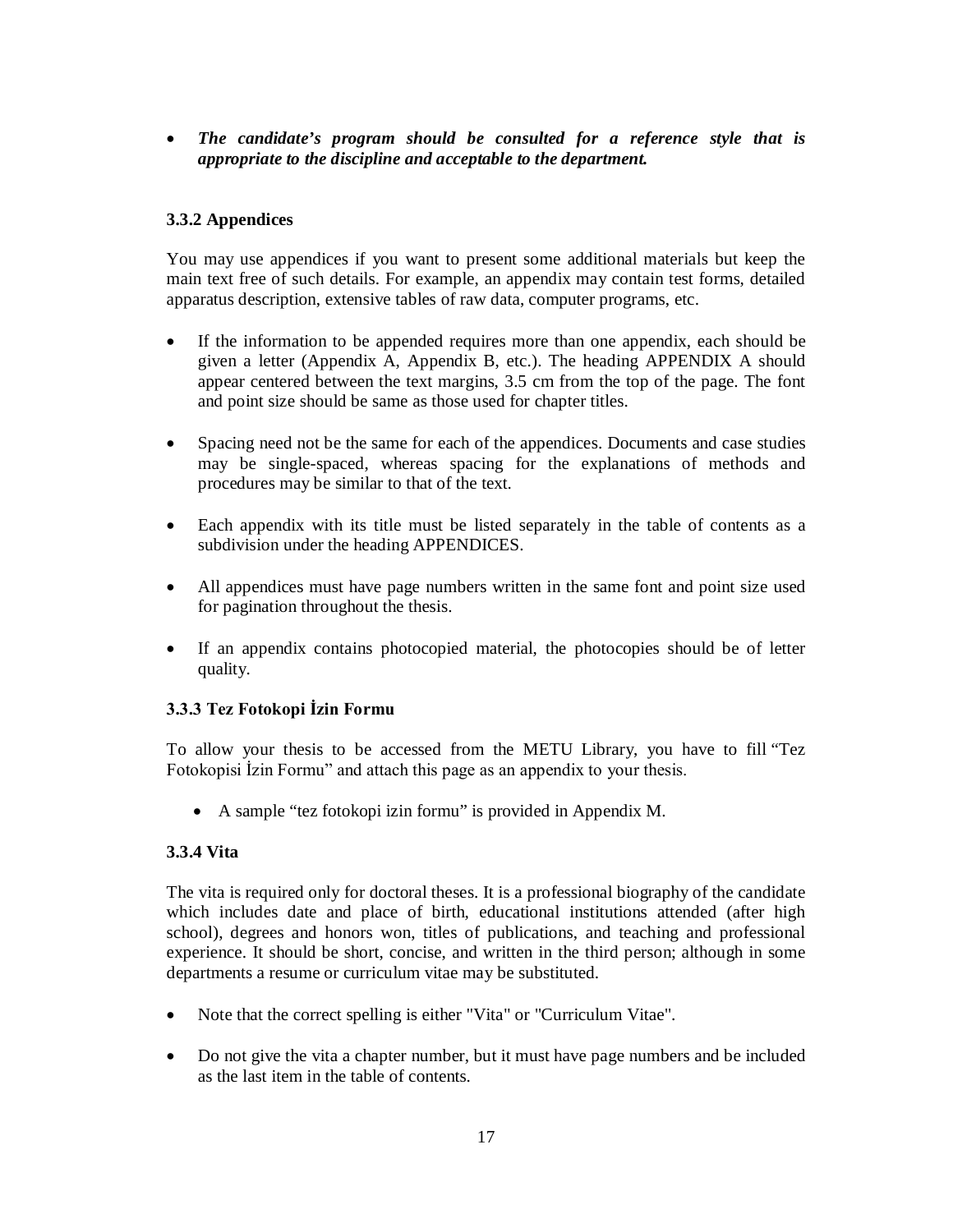The vita must be in the same font and point size as the rest of the thesis.

A sample Vita is provided in Appendix N.

## **3.3.5 Turkish Summary**

Turkish summary is required only for doctoral theses. It should contain 5000-7000 words. It must have page numbers and must be in the same font and point size as the rest of the thesis.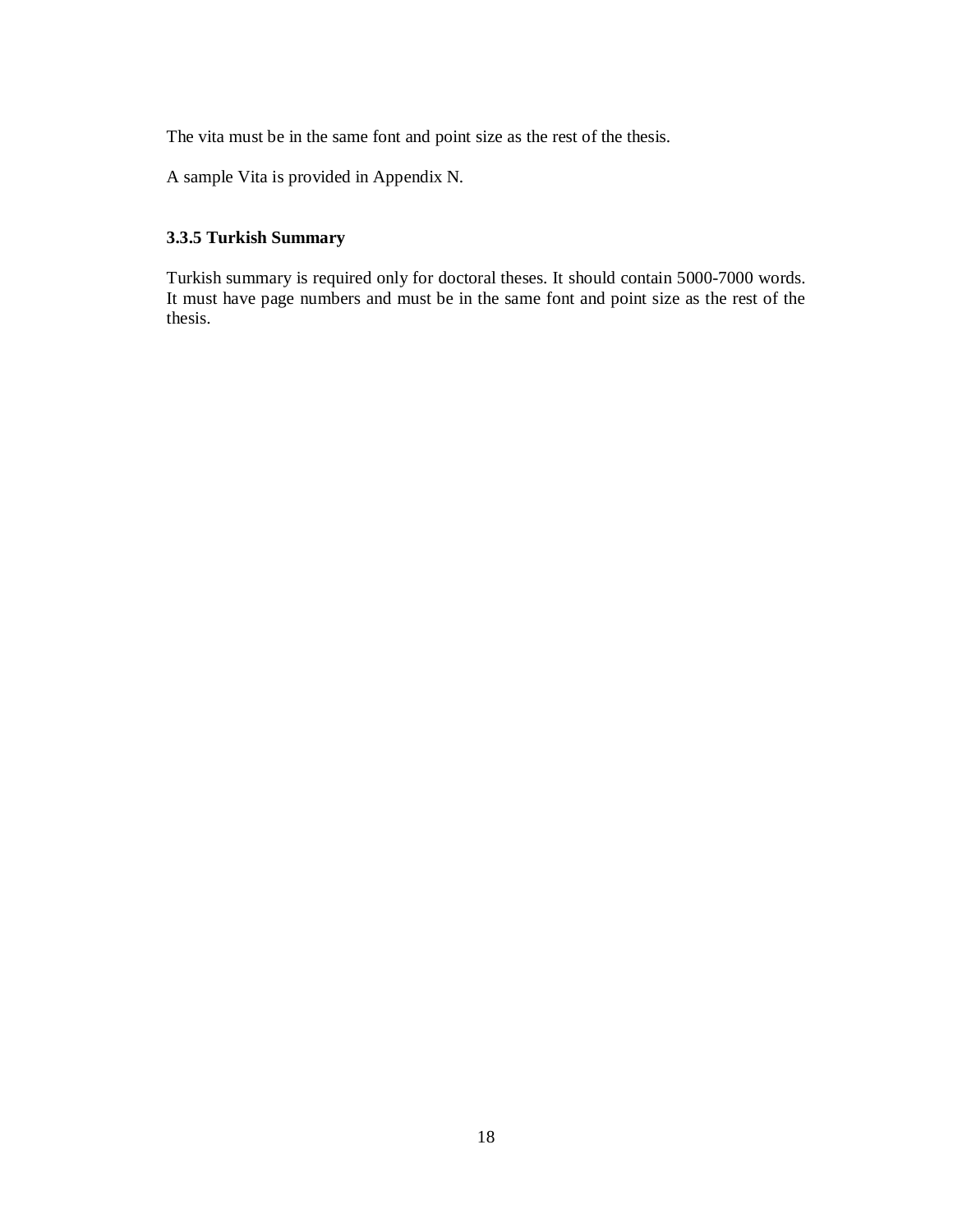## **CHAPTER 4**

#### **STYLE**

A thesis is a formal research presentation. Hence it should be written in a formal style appropriate to the discipline and avoid slang and colloquialisms. Do not use contractions (e.g., can't, shouldn't, won't, etc.) but write each word separately (e.g., can not, should not, will not, etc.) Technical terms should be used where appropriate, but avoid using words and phrases that are difficult to understand when a simpler vocabulary will do just as well.

Because stylistic conventions vary greatly from one discipline to another, you should consult with your supervisor and/or graduate coordinator regarding recommended style manuals. You may consult the METU Academic Writing Center (http://www.awc.metu.edu.tr/) and the Online Writing Lab at Purdue University (http://owl.english.purdue.edu/) web sites for style manuals and other resources you may need.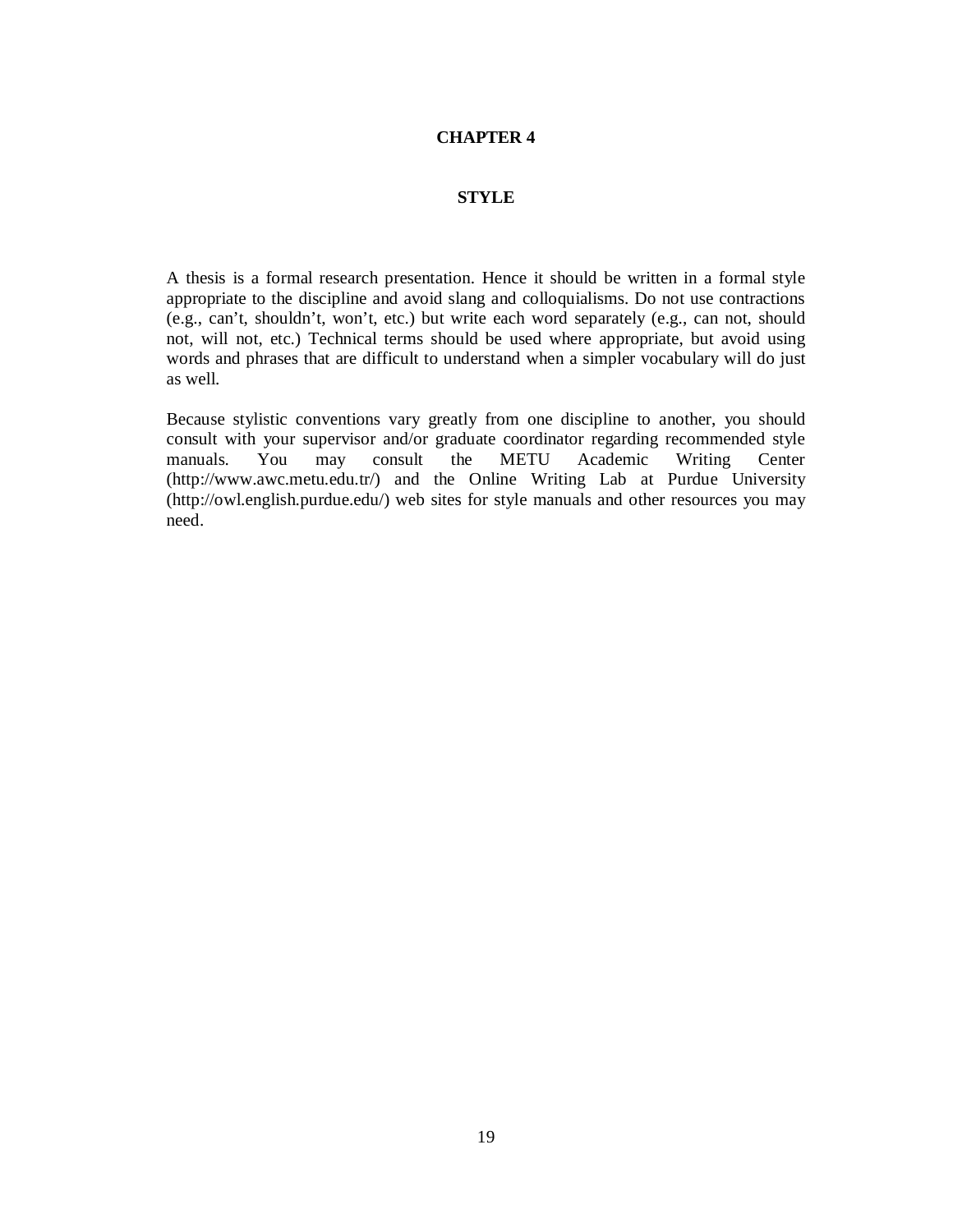# **APPENDICES**

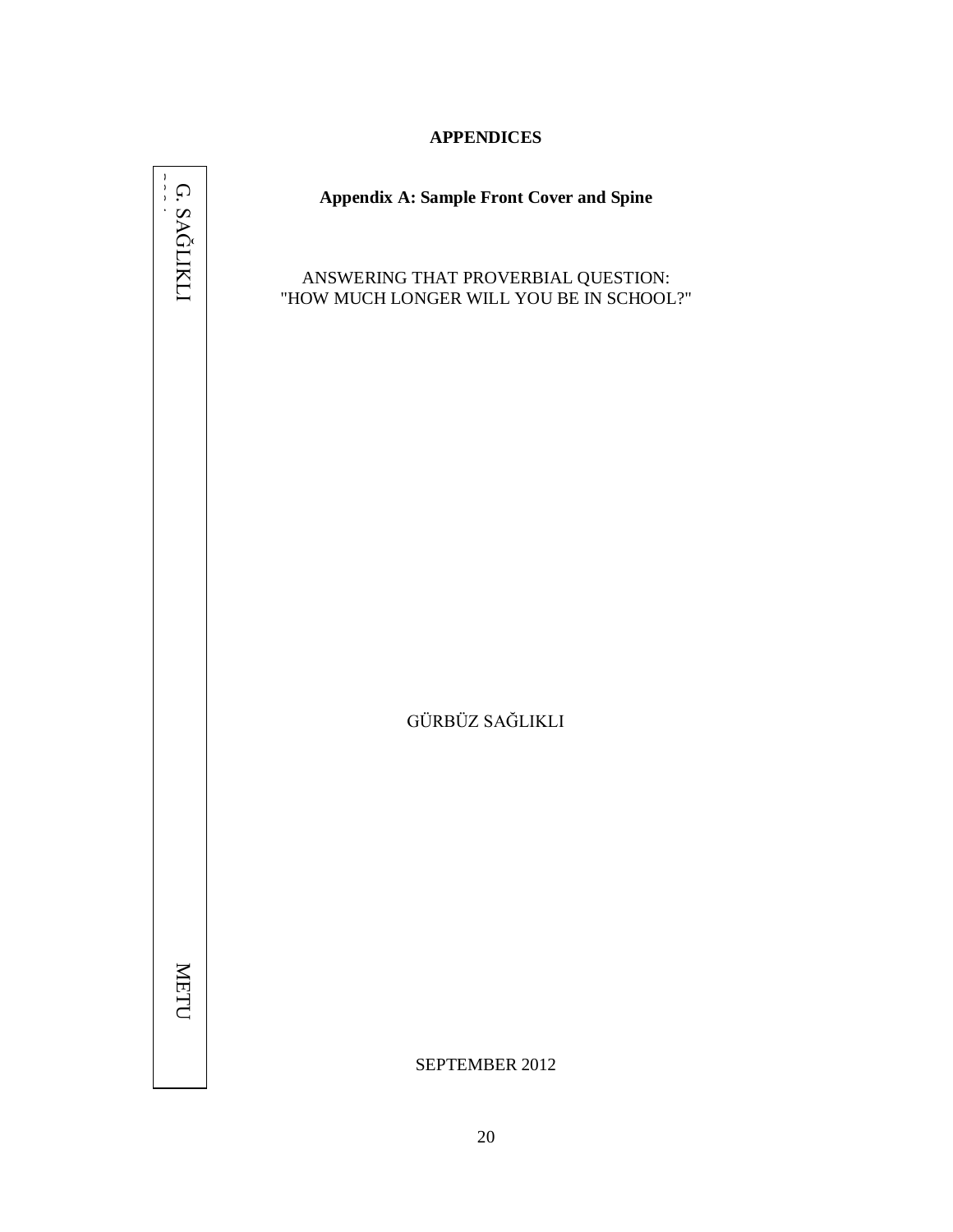#### **Appendix B: Sample Title Page**

# ANSWERING THAT PROVERBIAL QUESTION: "HOW MUCH LONGER WILL YOU BE IN SCHOOL?"

# A THESIS SUBMITTED TO THE BOARD OF GRADUATE PROGRAMS OF MIDDLE EAST TECHNICAL UNIVERSITY, NORTHERN CYPRUS CAMPUS

BY

# GÜRBÜZ SAĞLIKLI

# IN PARTIAL FULFILLMENT OF THE REQUIREMENTS FOR THE DEGREE OF MASTER OF SCIENCE IN THE POLITICAL SCIENCE AND INTERNATIONAL RELATIONS PROGRAM

#### SEPTEMBER 2012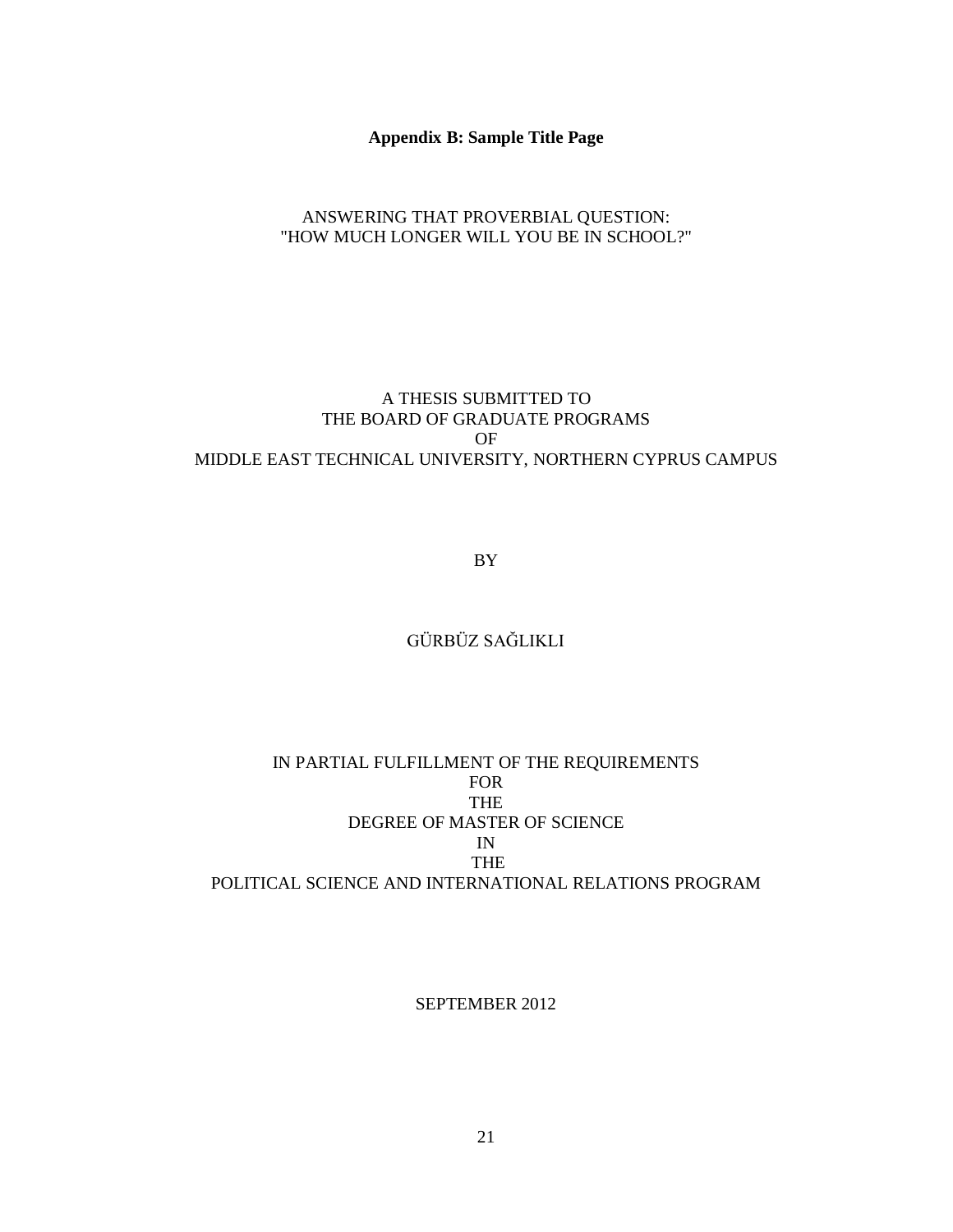#### **Appendix C: Sample Approval Page**

Approval of the Board of Graduate Programs

 (Title and Name) Chairperson

I certify that this thesis satisfies all the requirements as a thesis for the degree of Master of Science

> (Title and Name) Program Coordinator

This is to certify that we have read this thesis and that in our opinion it is fully adequate, in scope and quality, as a thesis for the degree of Master of Science.

> (Title and Name) (Title and Name) Co-Supervisor Supervisor

**Examining Committee Members** (first name belongs to the chairperson of the jury and the second name belongs to supervisor)

| (Title and Name, Jury Chair)  | Affiliation/Prog |  |
|-------------------------------|------------------|--|
| (Title and Name, Jury Member) | Affiliation/Prog |  |
| (Title and Name, Jury Member) | Affiliation/Prog |  |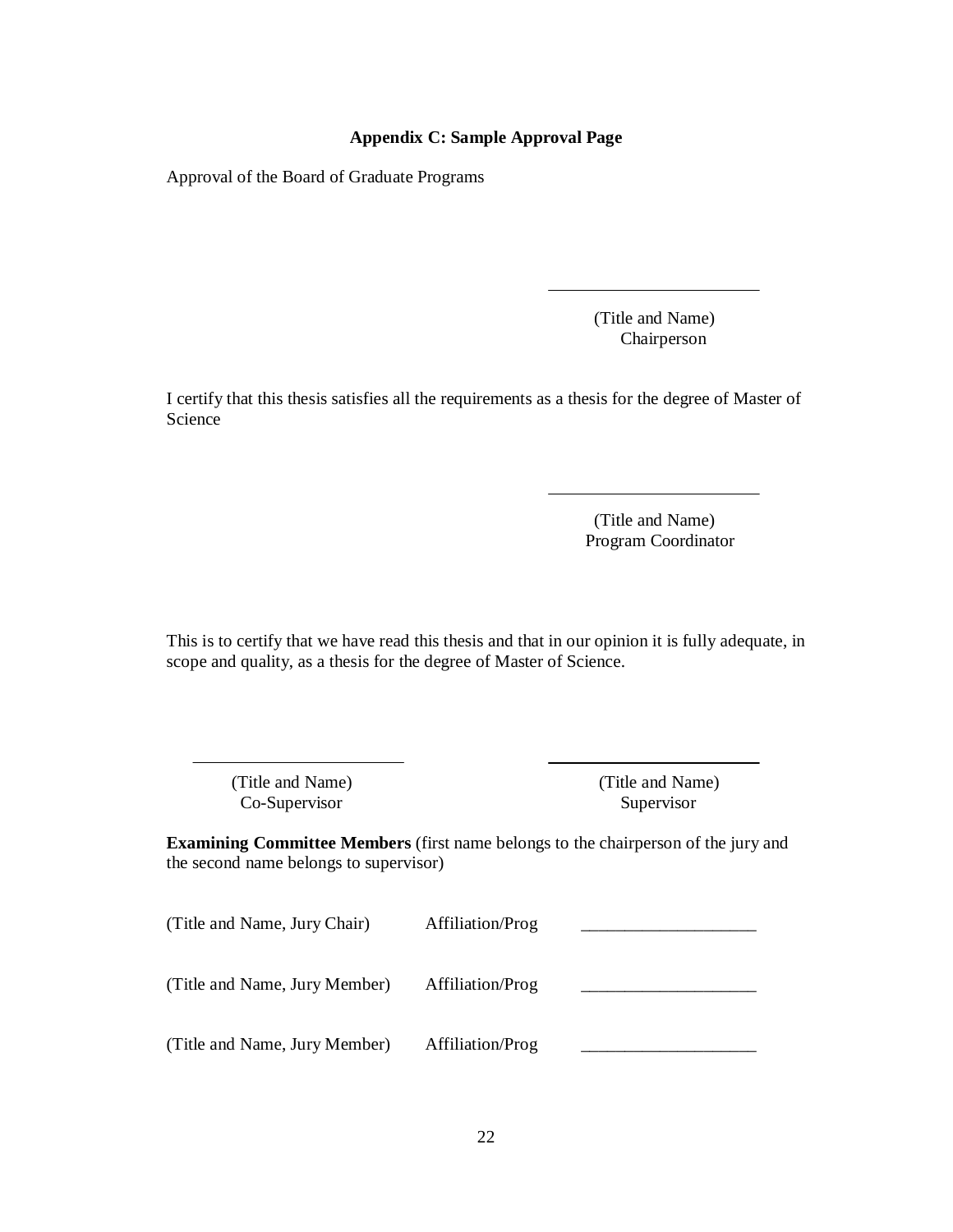**Appendix D. Sample Ethical Declaration Page**

**I hereby declare that all information in this document has been obtained and presented in accordance with academic rules and ethical conduct. I also declare that, as required by these rules and conduct, I have fully cited and referenced all material and results that are not original to this work.**

Name, Last name :

Signature :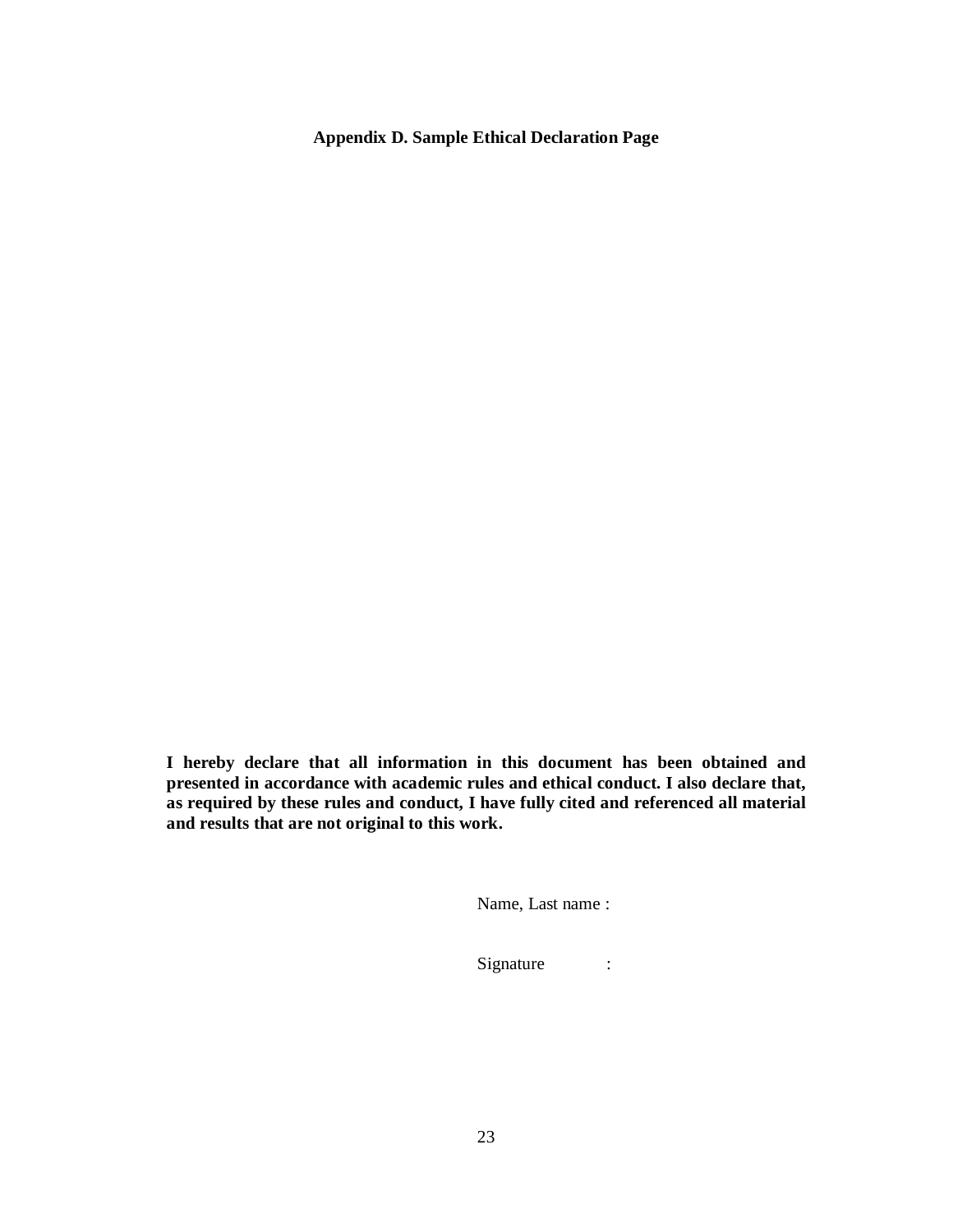# **Appendix E: Sample Abstract ABSTRACT**

#### THE AGONY OF THESIS WRITING: A HISTORY

Üçkök, Mehmet

Ph.D., Department of Secondary Science and Mathematics Education Supervisor : Prof. Dr. Metin Uygun Co-Supervisor: Prof. Dr. Nejla Sarı

January 2004, 56 pages

This thesis analyzes the process of writing a thesis in a historical context. Neck cramps, writer's block, frustration and hysteria will be discussed alongside inspired prose, and completed final drafts. The thesis will also trace the history of doctoral requirements and will seek to answer questions such as why we need A4-size paper, who first set the left margin at four centimeters, and the origins of the abstract itself.

Keywords: Thesis Writing, Thesis Format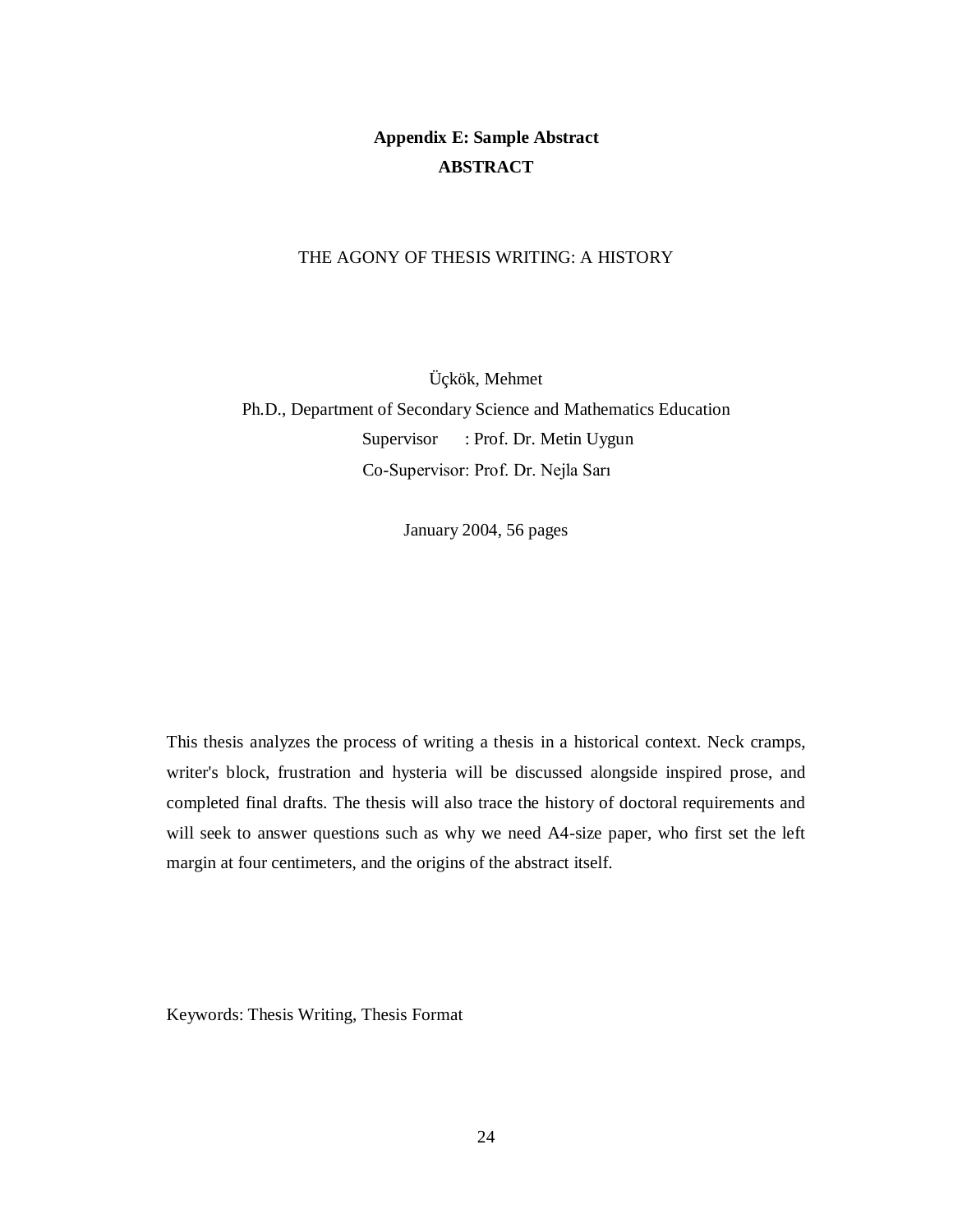# **Appendix F: Sample Öz ÖZ**

#### TEZ YAZMANIN IZDIRABI: BİR TARİHÇE

Üçkök, Mehmet Doktora, Orta Öğretim Fen ve Matematik Alanları Eğitimi Bölümü Tez Yöneticisi : Prof. Dr. Metin Uygun Ortak Tez Yôneticisi: Prof. Dr. Nejla Sarı

Ocak 2004, 56 sayfa

Bu çalışma, tez yazım sürecini tarihsel bir çerçeve içinde incelemiştir. Tezin, boyun ağrıları, geçici zihin kaybı, umutsuzluk ve sinir krizlerinin yanı sıra, ilham perisinin katkılarıyla ortaya çıkan son taslağı tartışılmıştır. Bu çalışma, doktora derecesi için gerekli koşulların tarihsel sürecini araştırmış, neden A4 boyutlu kağıt kullanıldığı, sol marjinin ilk kez kimin tarafından 4 cm olarak belirlendiği ve özet sayfasının kökeni gibi sorular yanıtlanmaya çalışılmıştır.

Anahtar Kelimeler: Tez Yazımı, Tez Formatı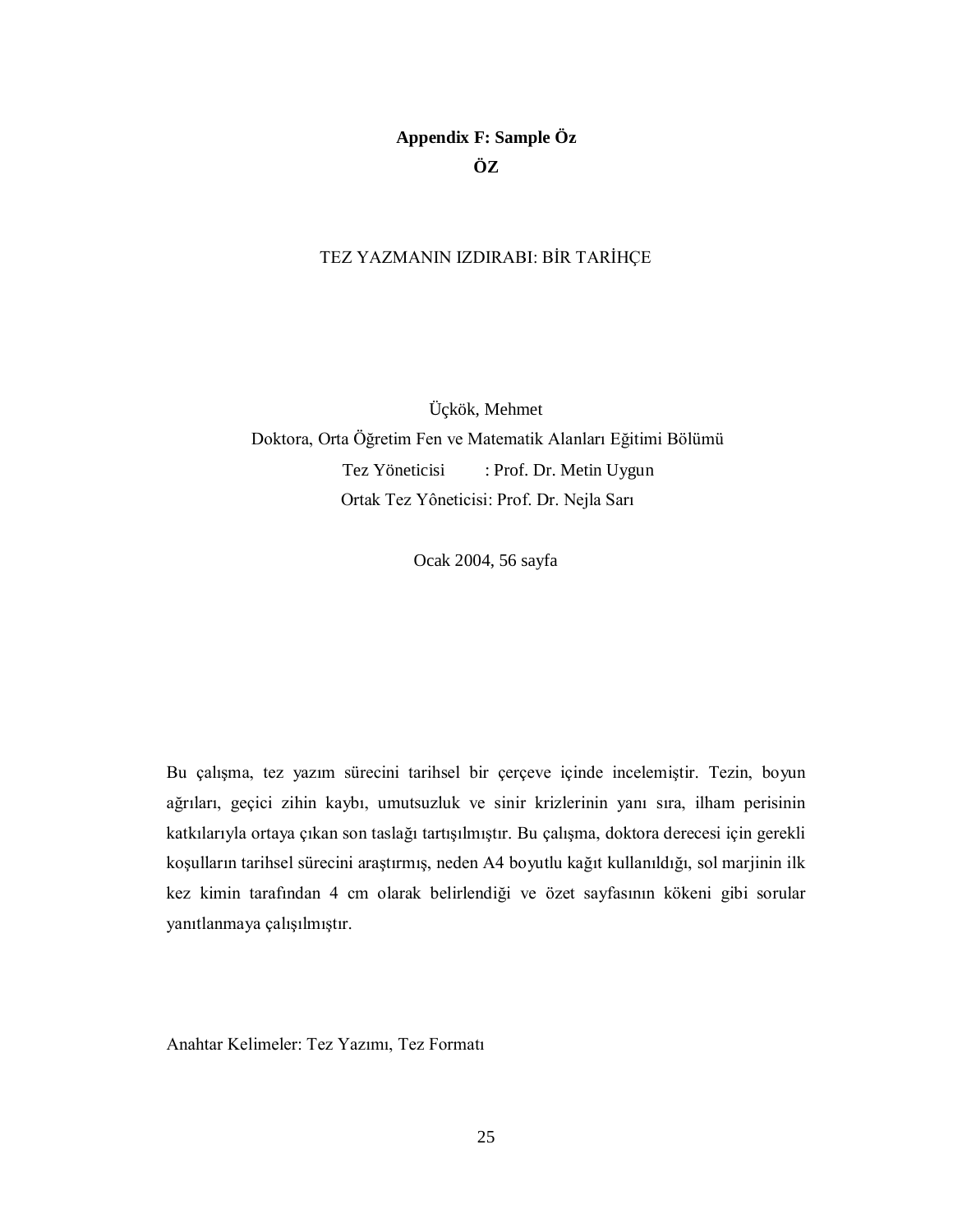**Appendix G: Sample Dedication Page**

To My Parents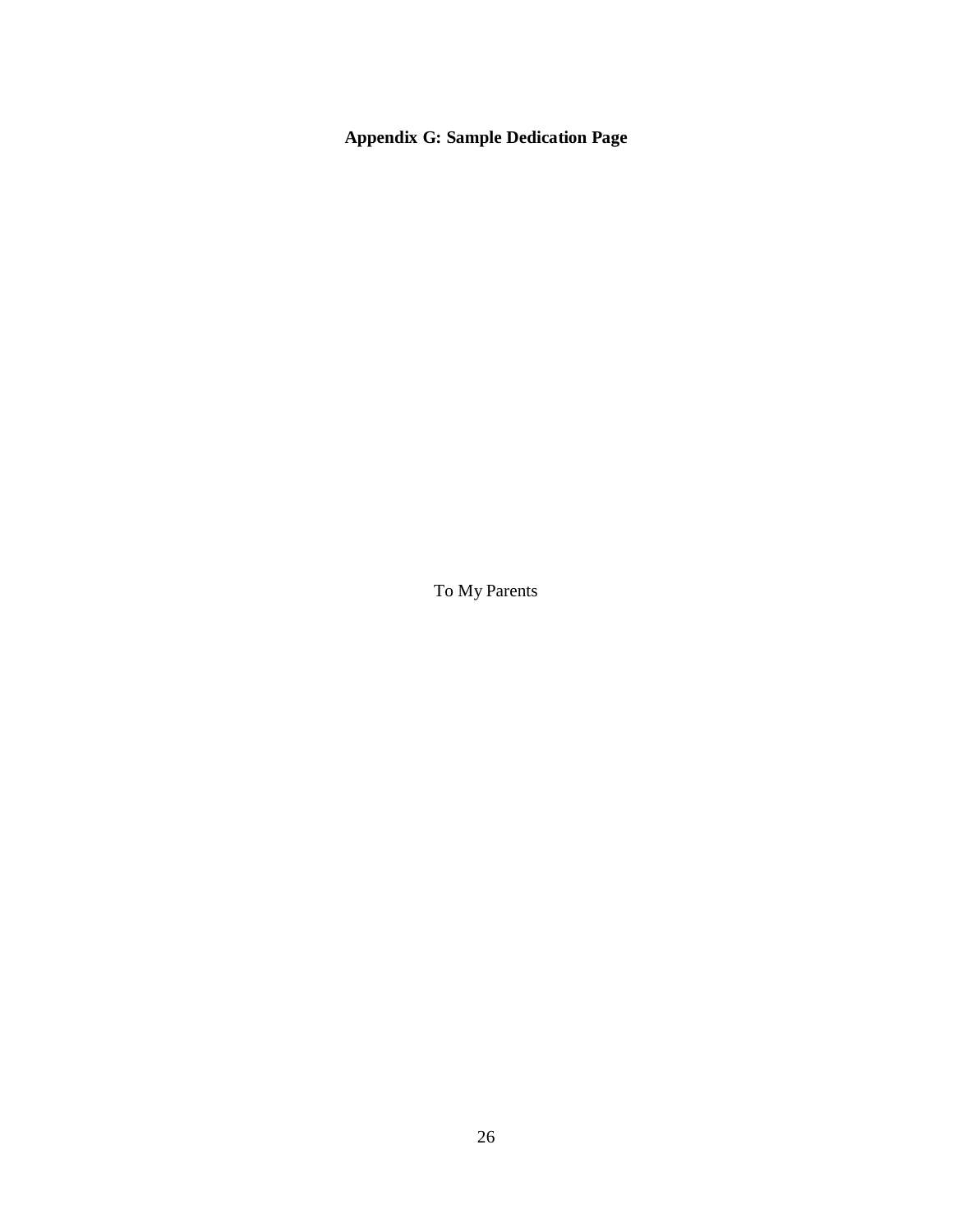#### **Appendix H: Sample Acknowledgments Page**

#### **ACKNOWLEDGMENTS**

The author wishes to express his deepest gratitude to his supervisor Prof. Dr. Metin Uygun and co-supervisor Prof. Dr. Nejla Sarı for their guidance, advice, criticism, encouragements and insight throughout the research.

The author would also like to thank Assoc. Prof. Dr. Hasan Türkoğlu for his suggestions and comments.

The technical assistance of Mr.Laçin Ufuk, Mr. Veli Bahadır and Ms.Lerzan Melek are gratefully acknowledged.

This study was supported by the State Planning Organization ( DPT) Grant No: BAP-09- 11-DPT-2002K125/510.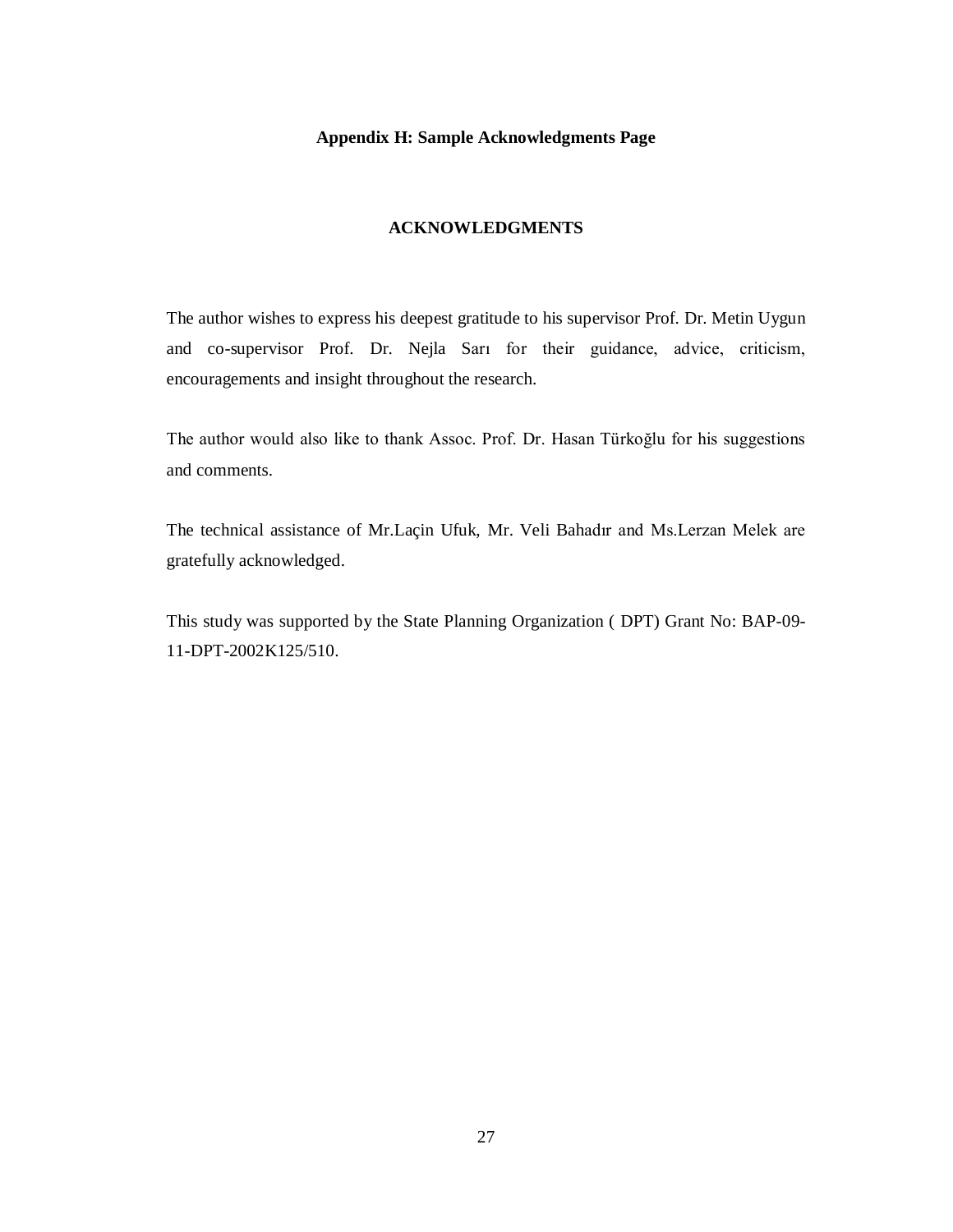# **Appendix I: Sample Table of Contents TABLE OF CONTENTS**

# ETHICAL DECLARATION..iii

| <b>CHAPTER</b>                                                        |
|-----------------------------------------------------------------------|
|                                                                       |
| 2. POLICY DIVERGENCE AND TRADITIONAL RESEARCH  5                      |
| Background of a Contrast: Divergence of Long-Term Care Outputs<br>2.1 |
| in Rural and                                                          |
|                                                                       |
| 2.2                                                                   |
| 2.3<br>Traditional Studies and the Failure to Provide a Plausible     |
|                                                                       |
| 3.<br>METHODOLOGY, RESEARCH PARADIGMS, AND THE                        |
| ANALYTIC FRAMEWORKS GOVERNING BASIC ASSUMPTIONS 16                    |
| 3.1                                                                   |
| 3.2                                                                   |
| 3.3                                                                   |
|                                                                       |
|                                                                       |
|                                                                       |
| <b>APPENDICES</b>                                                     |
|                                                                       |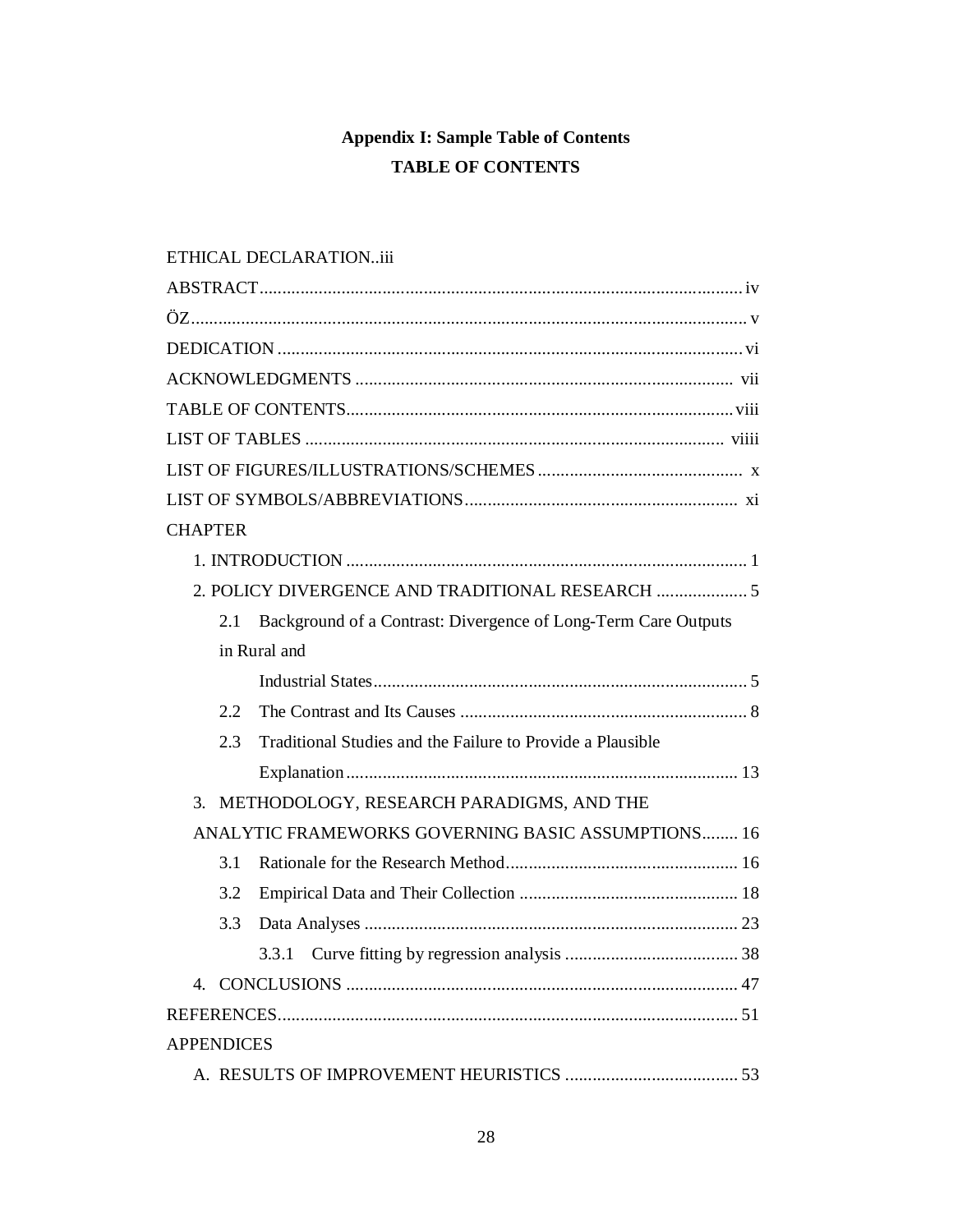$\frac{1}{1}$ 

For only PhD dissertations.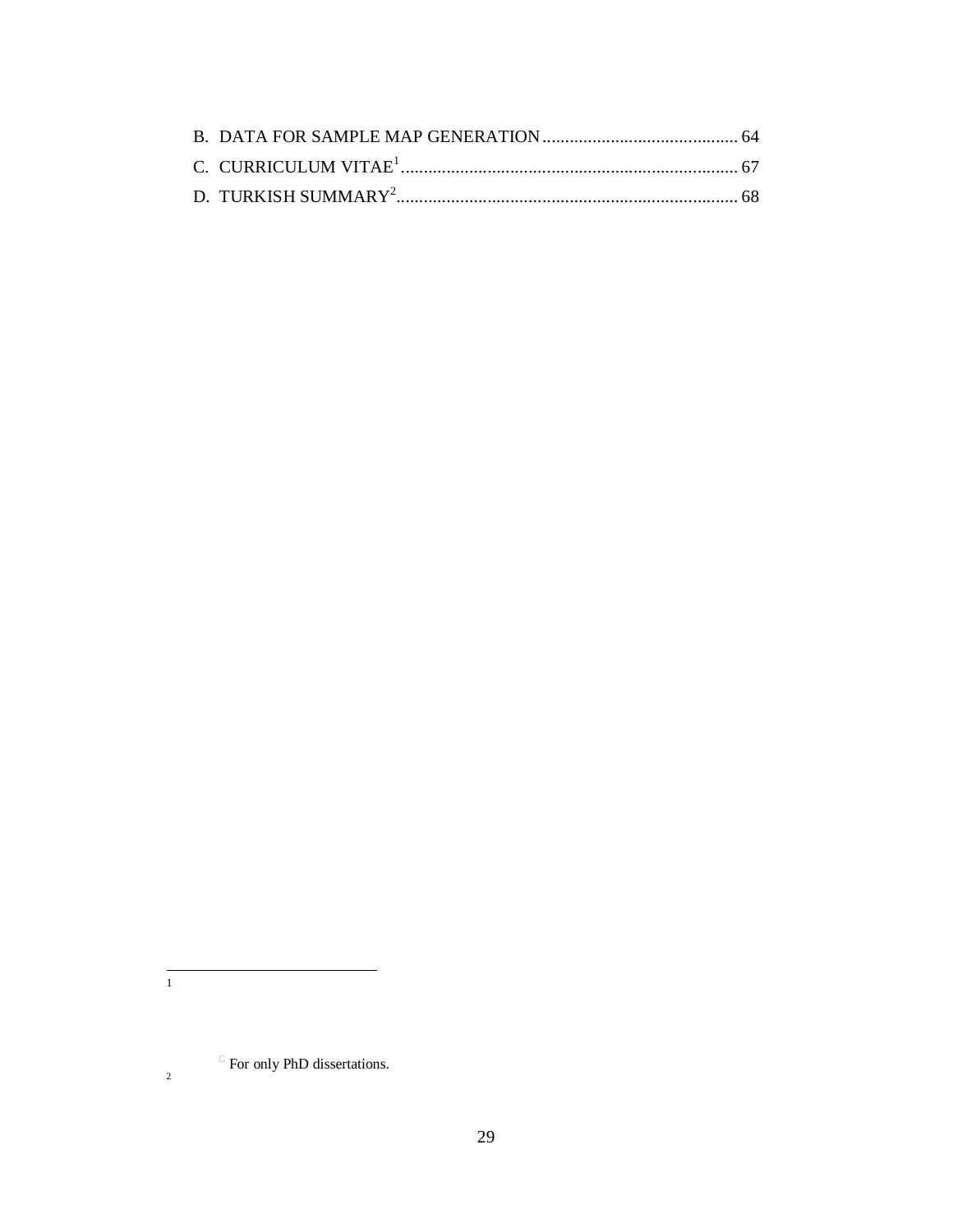#### **Appendix J: Sample List of Tables LIST OF TABLES**

# TABLES

| Table 2 Occurrence of flecks on leaves of hybrid poplar clones that were given varying |  |
|----------------------------------------------------------------------------------------|--|
|                                                                                        |  |
|                                                                                        |  |
| <b>OR</b>                                                                              |  |
| Table 1.1 Enviromental Conditions that Influence Swelling Potential  48                |  |
|                                                                                        |  |
|                                                                                        |  |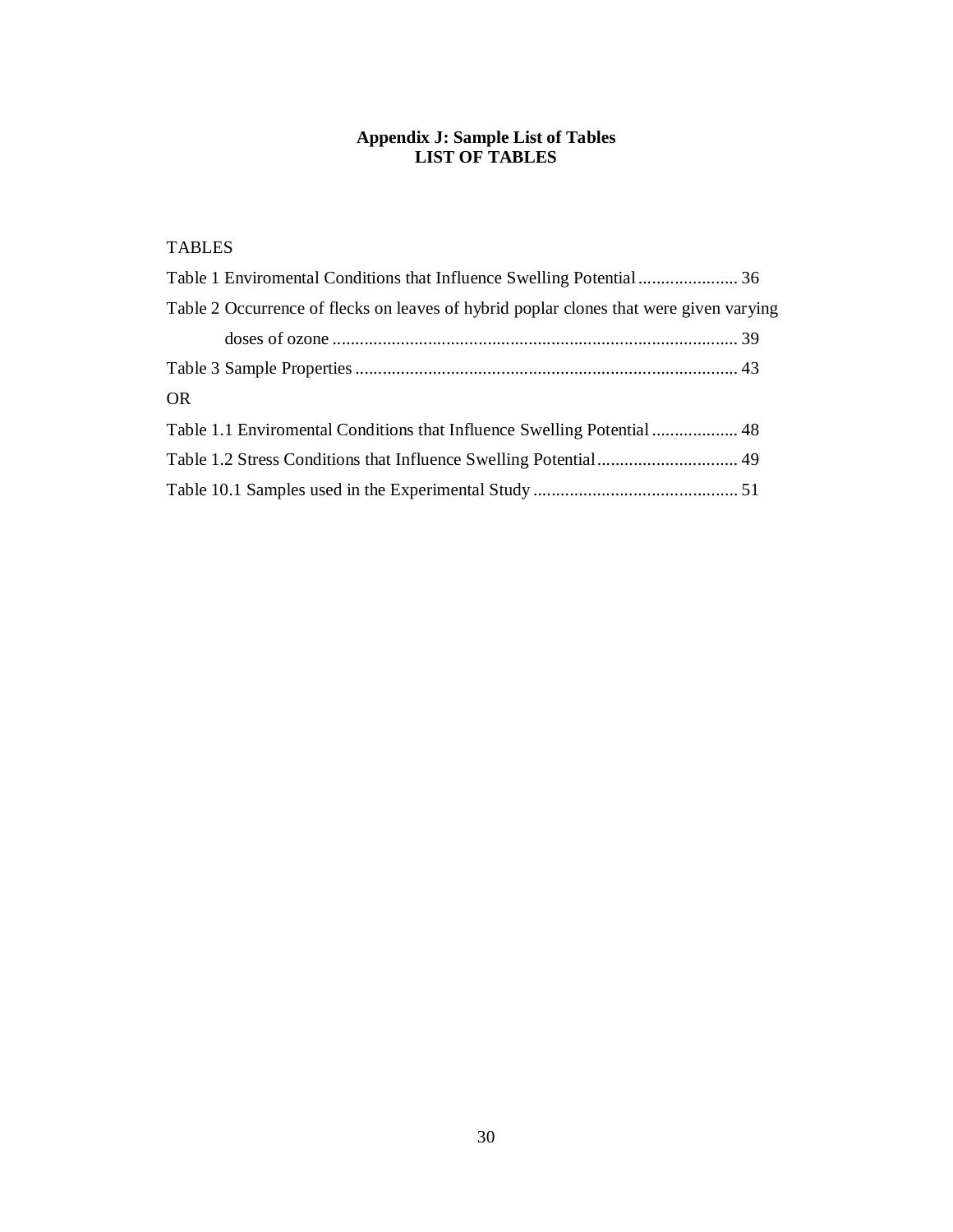# **Appendix K: Sample List of Figures LIST OF FIGURES**

# FIGURES

| OR. |  |
|-----|--|
|     |  |
|     |  |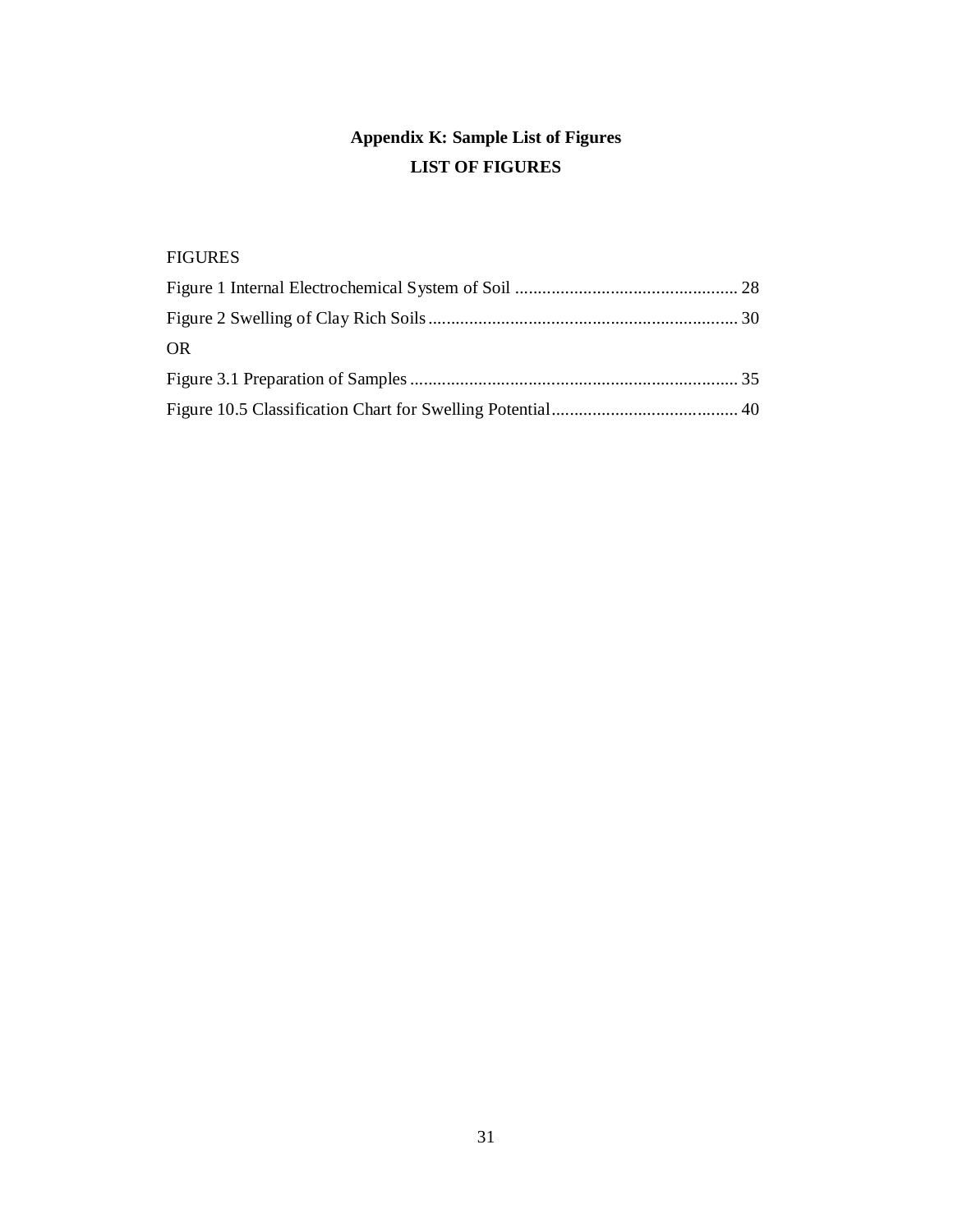# **Appendix L: Sample List of Abbreviations LIST OF ABBREVIATIONS**

| <b>UNDP</b>  | United Nations Development Program            |
|--------------|-----------------------------------------------|
| <b>UNHCR</b> | United Nations High Commissioner for Refugees |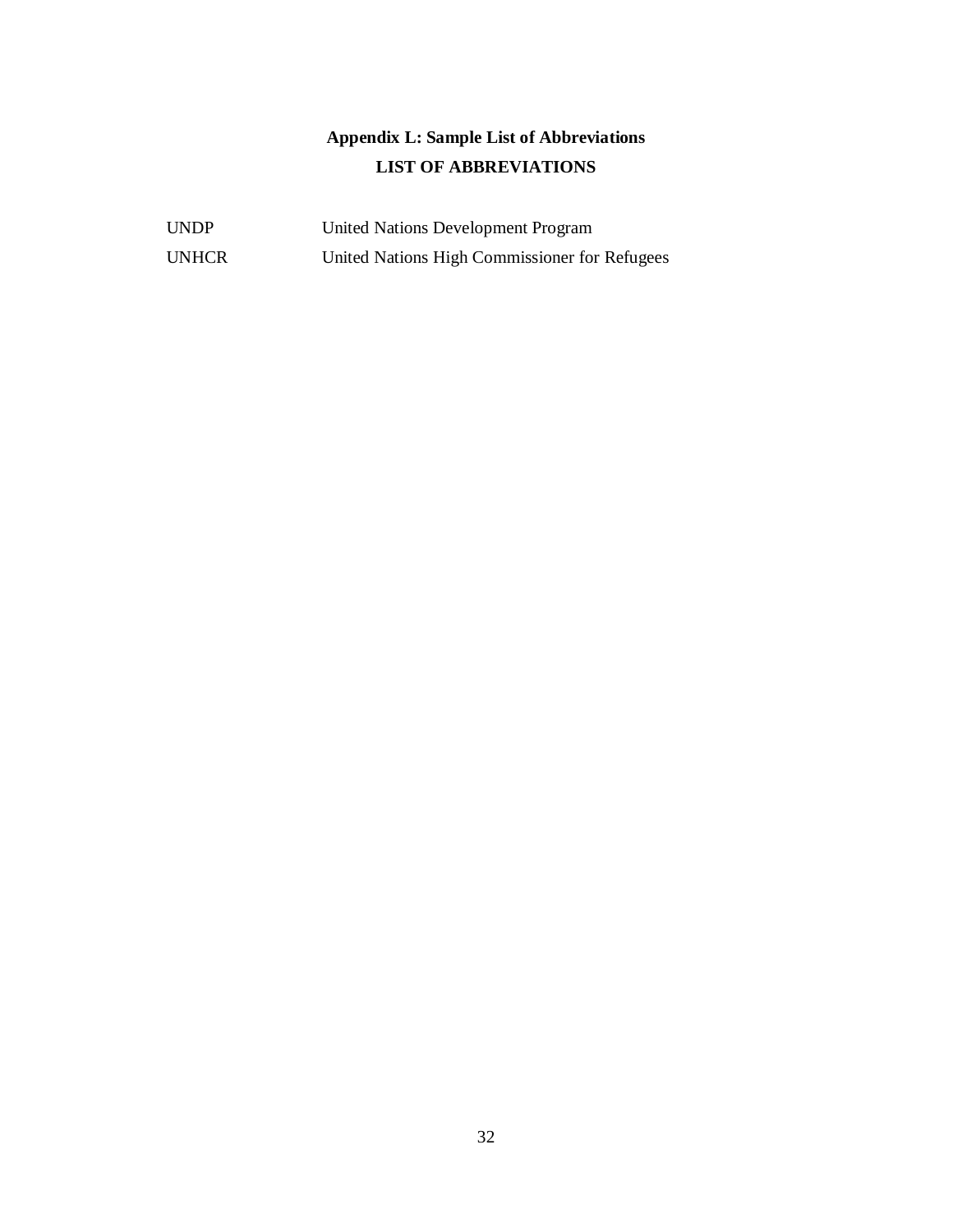**Appendix M: Sample Tez Fotokopisi İzin Formu**

# **TEZ FOTOKOPİSİ İZİN FORMU**

# **PROGRAM**

| <b>SEES</b> |  |
|-------------|--|
| PSIR        |  |
| EL T        |  |

# **YAZARIN**

Soyadı : Adı : Bölümü :

**TEZİN ADI** (İngilizce) :

| <b>TEZİN TÜRÜ:</b> Yüksek Lisans<br>Doktora                                                                                           |  |
|---------------------------------------------------------------------------------------------------------------------------------------|--|
| 1. Tezimin tamamından kaynak gösterilmek şartıyla fotokopi alınabilir.                                                                |  |
| 2. Tezimin içindekiler sayfası, özet, indeks sayfalarından ve/veya bir<br>bölümünden kaynak gösterilmek şartıyla fotokopi alınabilir. |  |
| 3. Tezimden bir bir (1) yıl süreyle fotokopi alınamaz.                                                                                |  |

# **TEZİN KÜTÜPHANEYE TESLİM TARİHİ**: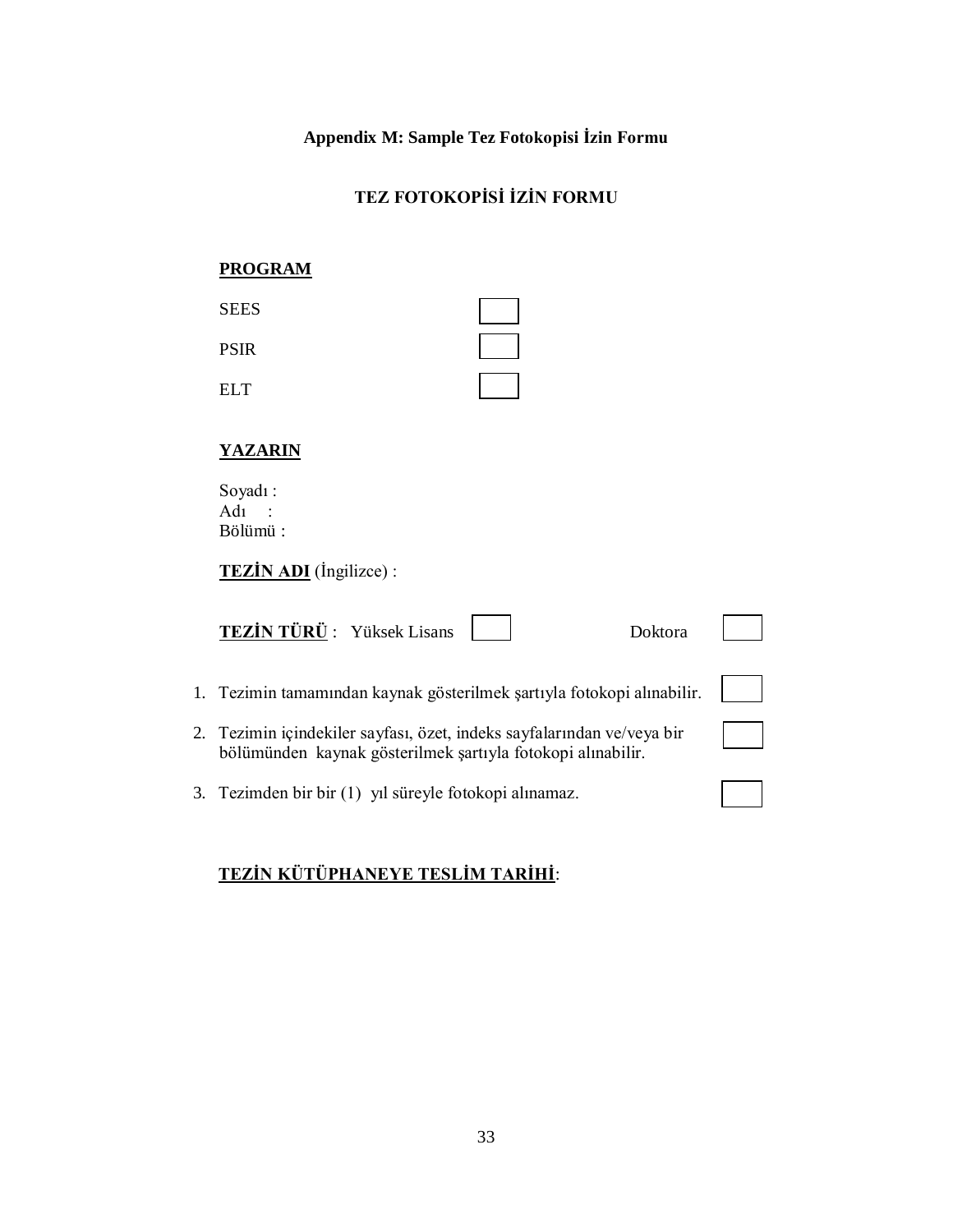# **Appendix N: Sample Vita CURRICULUM VITAE**

#### **PERSONAL INFORMATION**

Surname, Name: Eryaman, Yaman Nationality: Turkish (TC) Date and Place of Birth: 1 April 1976 , Afyon Marital Status: Single Phone: +90 312 210 22 92 Fax: +90 312 210 22 91 email: wwwfbe@metu.edu.tr

#### **EDUCATION**

| <b>Degree</b> | <b>Institution</b>                   | <b>Year of Graduation</b> |
|---------------|--------------------------------------|---------------------------|
| MS            | <b>METU</b> Aeronautical Engineering | 1999                      |
| <b>BS</b>     | <b>METU</b> Mechanical Engineering   | 1996                      |
| High School   | Atatürk Anadolu High School,         | 1992                      |
|               | Ankara                               |                           |

#### **WORK EXPERIENCE**

| Year                       | Place                                               | <b>Enrollment</b>                                        |
|----------------------------|-----------------------------------------------------|----------------------------------------------------------|
| $2003$ -Present            | KLAN Mühendislik                                    | Control Chief                                            |
| 1997-2003                  | <b>METU</b> Department of Mechanical<br>Engineering | <b>Research Assistant</b>                                |
| $1995$ July<br>1994 August | <b>FMC</b> Nurol<br>Arcelik                         | Intern Engineering Student<br>Intern Engineering Student |

#### **FOREIGN LANGUAGES**

Advanced English, Fluent German

#### **PUBLICATIONS**

1. Eryaman Y., Savucu S. and Mert M. "Model Predictive Control of a CSTR for Boric Acid Production", Control Journal, 5(12), 225-228 (2004)

2. Eryaman Y., Mert M. "Borik Asit Üretilen Bir Karıştırmalı Tepkime Kabının Model Öngörülen Denetim", TÜBİTAK DOĞA Dergisi, 12(3), 121-125 (2003)

#### **HOBBIES**

Tennis, Scuba, Gourmet, Computer Technologies, Movies, Motor Sports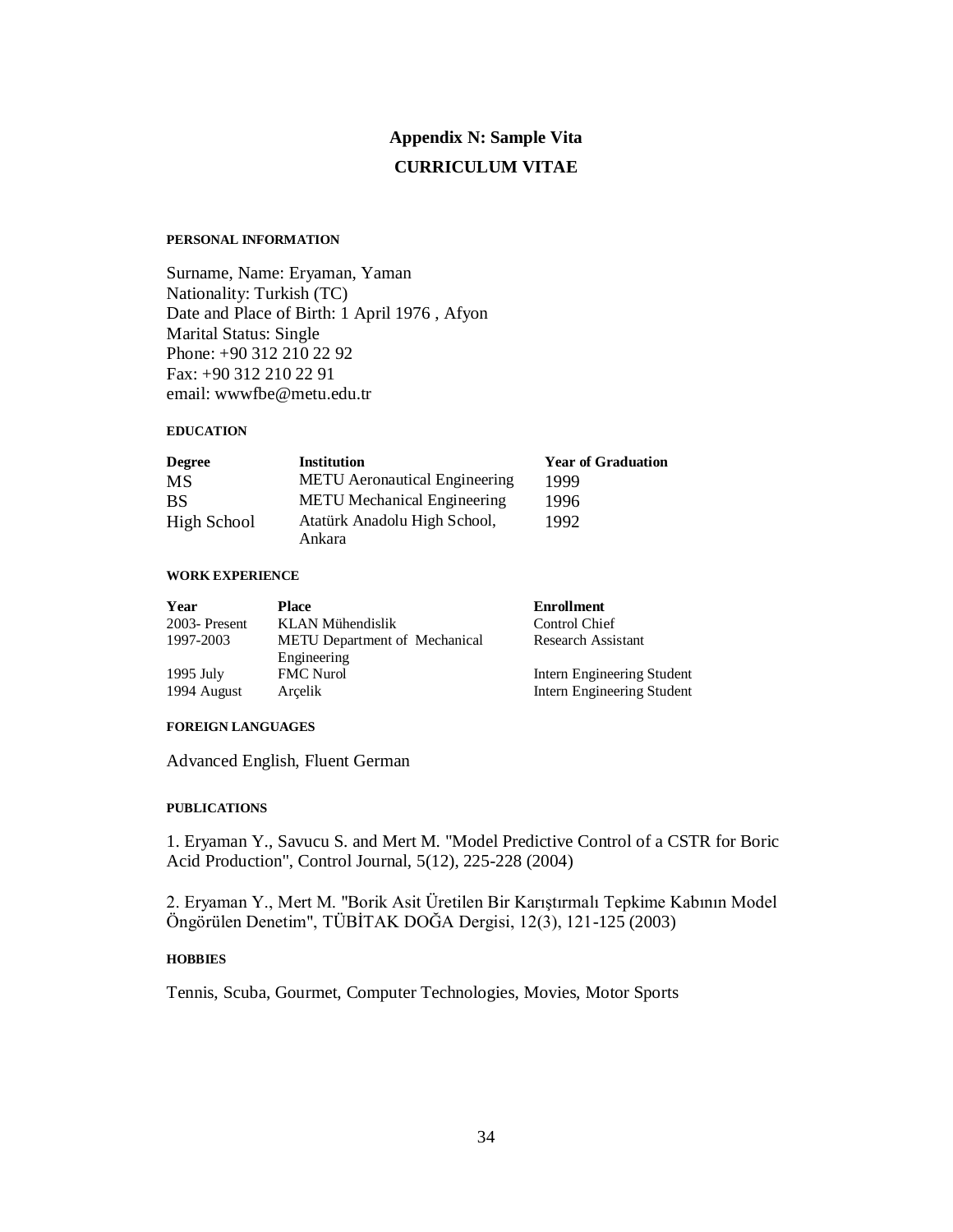#### **Appendix O: Propeties of the Thesis Bound RULES TO FOLLOW IN THE BINDING OF THE MASTER OF SCIENCE THESIS AND DOCTOR OF PHILOSOPHY THESIS**

1. In the binding of a Master of Science (Doctor of Philisophy) thesis, black (red) bound clothboard must be used.

2. In the covers of the bindings, 1.8 mm cardboard and in the spine 2.5 mm cardboard must be used.

3. The bindings must be stitched by drilling 5 holes with a 2 mm drill. The spine must be drilled together with the binding cloth and then stitched.

4. The paper and the cardboard dimensions must be as follows;

Paper dimensions : 20.5x28 cm Cardboard dimensions: 20.5x 28.5 cm

5. The spine must be flat and the dimension of the spine must be 5 mm larger than the covers.

6. The binding cloth must be cut straight and the inner face of the covers must be covered with domestic Bristol (180 grams).

7. Spine cloth (Şeraze) and the ribbon must be red.

8. A white blank page must be placed after the front and before the back covers.

9. For the letter font on the front cover and the spine of the binding, 33 serail iü font from BARLAN HURUFAT catalog must be used. The writing must be printed with a stamping type writing machine.